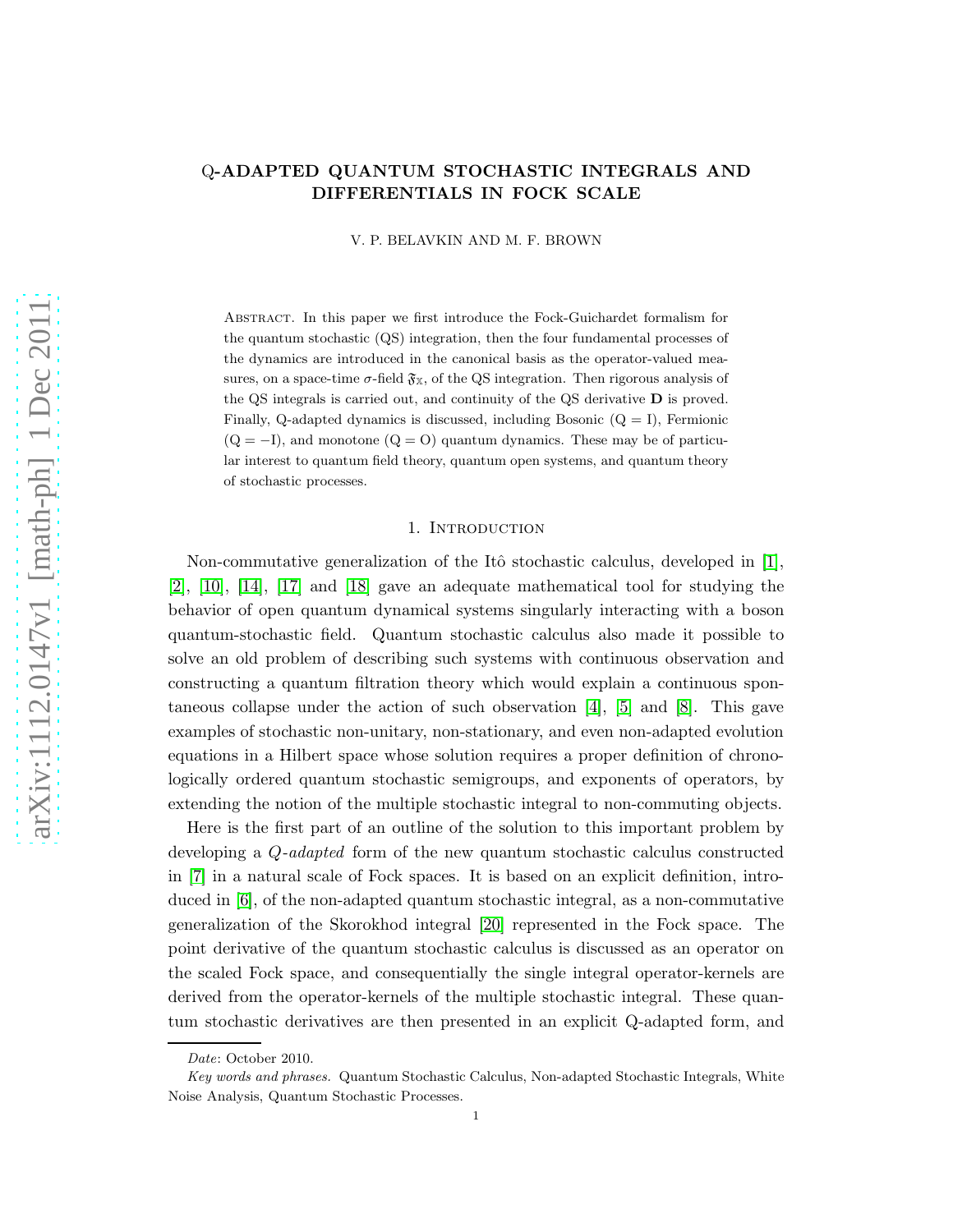we recover the Fermionic anti-commutation relation as well as the trivial Bosonic commutator of the usual adapted process.

The approach used here is similar in spirit to the kernel calculus of Maassen-Lindsay-Meyer [\[14\]](#page-17-1), [\[17\]](#page-17-2), however the difference is that all the main objects are constructed not in terms of kernels but in terms of operators represented in the Fock space. In addition we employ a much more general notion of multiple stochastic integral, non-adapted in general but focusing now on Q-adapted processes, which reduces to the notion of the kernel representation of an operator only in the case of a scalar (non-random) operator function under the integral. The possibility of defining a non-adapted single integral in terms of the kernel calculus was shown by Lindsay [\[15\]](#page-17-5), but the notion of the multiple quantum-stochastic integral was introduced in [\[7\]](#page-16-5).

#### 2. Rigged Guichardet-Fock Space

Let  $(X, \lambda)$  be an essentially ordered space, that is, a measurable space X with a  $\sigma$ -finite measure  $\lambda : \mathfrak{F}_{\mathbb{X}} \ni \Delta \mapsto \lambda(\Delta) \geq 0$  and an ordering relation  $x \leq x'$ with the property that any n-tuple  $(x_1, \ldots, x_n) \in \mathbb{X}^n$  can be identified up to a permutation with a chain  $\varkappa = \{x_1 \, \langle \, \cdots \, \langle \, x_n \rangle \}$  modulo the product measure  $\prod_{i=1}^n dx_i$  of  $dx := \lambda(dx)$ . In other words, we assume that the measurable ordering is almost total, that is, for any n the product measure of n-tuples  $s \in \mathbb{X}^n$  with components  $(x_1, \ldots, x_n)$  that are not comparable is zero. Hence, in particular, it follows that the measure  $\lambda$  on X is atomless and we may assume that this essentially total ordering on  $X$  is induced from the linear order in  $\mathbb{R}_+$  by a measurable map  $t : \mathbb{X} \to \mathbb{R}_+$  relatively to which  $\lambda$  is absolutely continuous with respect to the Lebesgue measure dt on  $\mathbb{R}_+$  in the sense of admitting the disintegration

$$
\langle f \circ t, 1_{\Delta} \rangle_{\lambda} := \int_{\Delta} f(t(x)) \lambda \,(\mathrm{d}x) = \int_{0}^{\infty} f(t) \lambda_{\Delta}(t) \mathrm{d}t \equiv \langle f, \lambda_{\Delta} \rangle.
$$

Here  $1_{\Delta}$  is the indicator of any integrable subset  $\Delta \subseteq \mathbb{X}$  and f is any essentially bounded function  $f : \mathbb{R}_+ \to \mathbb{C}$  and  $\Delta \mapsto \lambda_{\Delta}(t)$  is defined by duality as a positive measure on X for each  $t \in \mathbb{R}_+$ . In any case we will fix a map t that the above condition holds and  $t(x) < t(x')$  if  $x < x'$ , interpreting  $t(x)$  as the time at the point  $x \in \mathbb{X}$ . For example,  $t(x) = t$  for  $x = (\vec{x}, t)$  if  $\mathbb{X} = \mathbb{R}^d \times \mathbb{R}_+$  is the  $(d+1)$ -dimensional space-time with the casual ordering [\[3\]](#page-16-7) and  $dx = d\vec{x}dt$ , where  $d\vec{x}$  is the standard volume element on d-dimensional space  $\mathbb{R}^d \ni \vec{x}$ .

We shall identify the finite chains  $\varkappa$  with increasingly indexed n-tuples  $(x_1, \ldots, x_n) \equiv$ s with  $x_i \in \mathbb{X}, x_1 < \cdots < x_n$ , denoting by  $\mathcal{X} = \sum_{n=0}^{\infty} \mathcal{X}_n$  the set of all finite chains as the union of the sets

$$
\mathcal{X}_n = \{ \mathbf{s} \in \mathbb{X}^n : x_1 < \cdots < x_n \}
$$

with one-element  $\mathcal{X}_0 = \{\emptyset\}$  containing the empty chain as a subset of  $\mathbb{X}$ :  $\emptyset = \mathbb{X}^0$ . We introduce a measure 'element'  $d\boldsymbol{\varkappa} = \prod_{x \in \kappa} dx$  on  $\mathcal X$  induced by the direct sum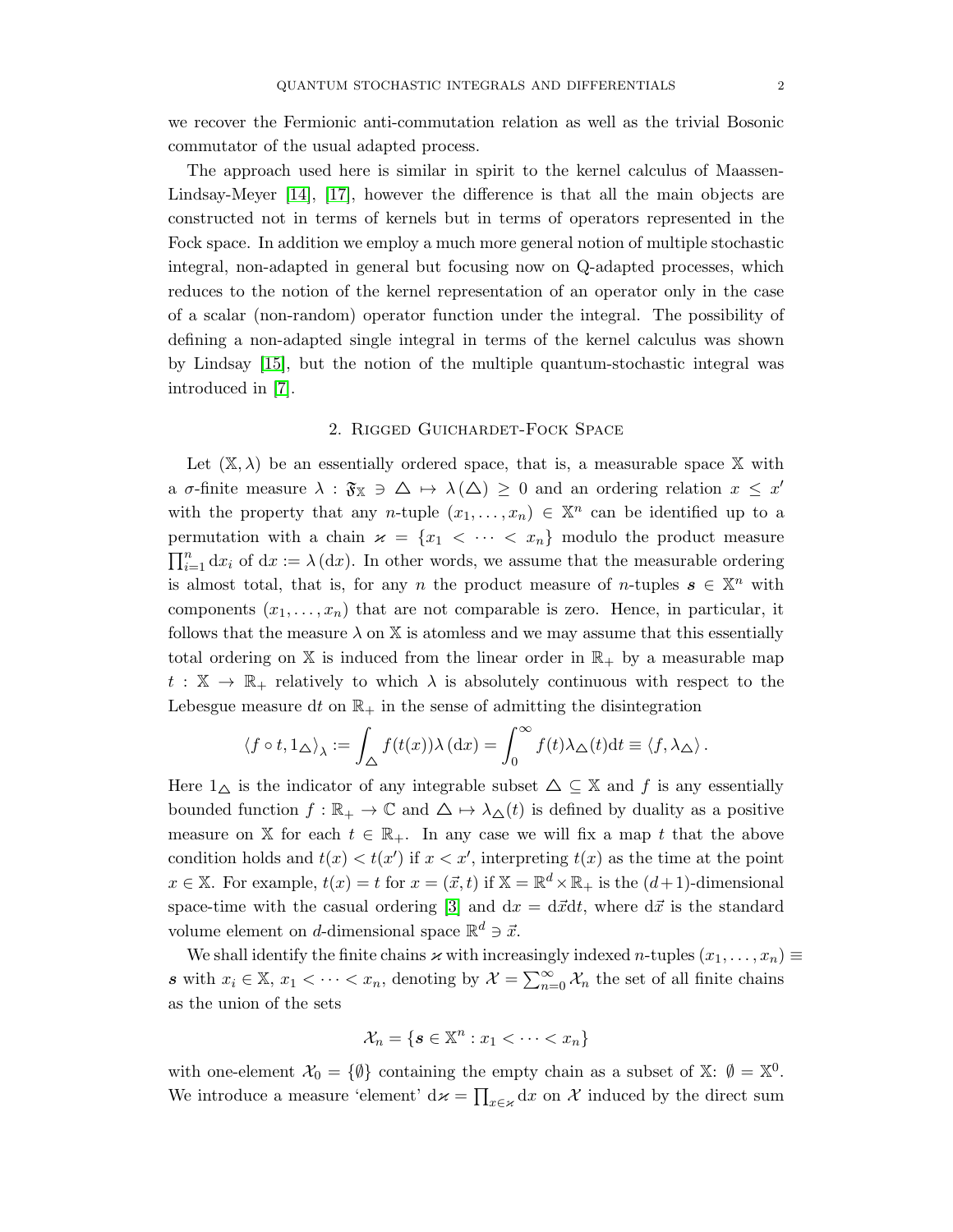$\bigoplus_{n=0}^{\infty} \lambda^{\otimes n} (\Delta_n), \Delta_n \in \mathfrak{F}_X^{\otimes n}$  of product measures  $ds = \prod_{i=1}^n dx_i$  on  $\mathbb{X}^n$  with the unit mass  $d\mu = 1$  at the only atomic point  $\mu = \emptyset$ .

Let  $\{\mathfrak{k}_x : x \in \mathbb{X}\}$  be a family of Hilbert spaces  $\mathfrak{k}_x$ , let  $\mathfrak{p}_0$  be an additive semigroup of nonnegative essentially measurable locally bounded functions  $q : \mathbb{X} \to \mathbb{R}_+$  with zero included  $0 \in \mathfrak{p}_0$ , and let  $\mathfrak{p}_1 = \{1 + q_0 : q_0 \in \mathfrak{p}_0\}$ . For example, in the case  $\mathbb{X} = \mathbb{R}^d \times \mathbb{R}_+$  by  $\mathfrak{p}_1$  we mean the set of polynomials  $q(x) = 1 + \sum_{k=0}^m c_k |\vec{x}|^k$  with respect to the modulus  $|\vec{x}| = (\Sigma x_i^2)^{1/2}$  of a vector  $\vec{x} \in \mathbb{R}^d$  with coefficients  $c_k \geq 0$ . We denote by  $K_{\star}(q)$  the Hilbert space of essentially measurable vector-functions  $k: x \mapsto k(x) \in \mathfrak{k}_x$  which are square integrable with the weight  $q \in \mathfrak{p}_1$ :

$$
||\mathbf{k}||(q) = \left(\int ||\mathbf{k}(x)||_x^2 q(x) dx\right)^{1/2} < \infty.
$$

With  $q \ge 1$ , any space  $K_{\star}(q)$  can be embedded into the Hilbert space  $\mathcal{K}_{*} = K_{\star}(1)$ , and the intersection  $\bigcap_{q\in\mathfrak{p}_1}K_{\star}(q)\subseteq\mathcal{K}_{*}$  can be identified with the projective limit  $K_{+} = \lim_{q \to \infty} K_{\star}(q)$ . This follows from the facts that the function  $\|\mathbf{k}\| (q)$  is increasing:  $q \leq p \Rightarrow ||\mathbf{k}|| (q) \leq ||\mathbf{k}|| (p)$ , and so  $K_{\star}(p) \subseteq K_{\star}(q)$ , and that the set  $\mathfrak{p}_1$  is directed in the sense that for any  $q = 1+r$  and  $p = 1+s$ ,  $r, s \in \mathfrak{p}_0$ , there is a function in  $\mathfrak{p}_1$  majorizing q and p (we can take for example  $q + p - 1 = 1 + r + s \in \mathfrak{p}_1$ ). In the case of polynomials  $q \in \mathfrak{p}_1$  on  $\mathbb{X} = \mathbb{R}^d \times \mathbb{R}_+$  the decreasing family  $\{K_\star(q)\}\$ , where  $\mathfrak{k}_x = \mathbb{C}$ , is identical with the integer Sobolev scale of vector fields  $k : \mathbb{R}^d \to L^2(\mathbb{R}_+)$ with values  $k(x)(t) = k(x, t)$  in the Hilbert space  $L^2(\mathbb{R}_+)$  of square integrable functions on  $\mathbb{R}_+$ . If we replace  $\mathbb{R}^d$  by  $\mathbb{Z}^d$  and if we restrict ourselves to the positive part of the integer lattice  $\mathbb{Z}^d$ , then we obtain the Schwartz space in the form of vector fields  $k \in K_+$ .

The dual space  $K_{\star}^-$  to  $K_{+}$  is the space of generalized vector-functions f  $(x)$  defining the continuous functionals

$$
\langle f | k \rangle = \int \langle f(x) | k(x) \rangle dx, \quad k \in K_+.
$$

It is the inductive limit  $K_-=\lim_{q\to 0} K_{\star}(q)$  in the opposite scale  $\{K_{\star}(q): q\in \mathfrak{p}_-\}$ , where  $\mathfrak{p}_-$  is the set of functions  $q : \mathbb{X} \to (0,1]$  such that  $1/q \in \mathfrak{p}_1$ , which is the union  $\cup_{q\in\mathfrak{p}_-} K_\star(q)$  of the inductive family of Hilbert spaces  $K_\star(q)$ ,  $q \in \mathfrak{p}_-$ , with the norms  $\|\mathbf{k}\|$  (q), containing as the minimal the space  $\mathcal{K}_*$ . Thus we obtain the Gel'fand chain

$$
K_+ \subseteq K_\star(q_+) \subseteq \mathcal{K}_* \subseteq K_\star(q_-) \subseteq K_-
$$

in the extended scale  $\{K_\star(q): q \in \mathfrak{p}\}\,$ , where  $\mathfrak{p} = \mathfrak{p}_-\cup \mathfrak{p}_1$ , with  $q_+ \in \mathfrak{p}_1, q_- \in \mathfrak{p}_-$ . The dual space  $K_{+}^{\star} = K^{-}$  is the space of the continuous linear functionals on  $K_{+}$ containing the Hilbert space  $K$  called the *rigged space* with respect to the dense subspace  $K^+ = K^*$  of K equipped with the projective convergence in the scale  $\|k^*\| (q) = \|k\| (q) \text{ for } q \in \mathfrak{p}_1.$ 

We can similarly define a Fock-Gel'fand triple  $(F_+, \mathcal{F}_*, F_-)$  with

$$
F_+ = \bigcap_{q \in \mathfrak{p}_1} F_{\star}(q), \ \mathcal{F}_{*} = F_{\star}(1), \ F_- = \bigcup_{q \in \mathfrak{p}_-} F_{\star}(q),
$$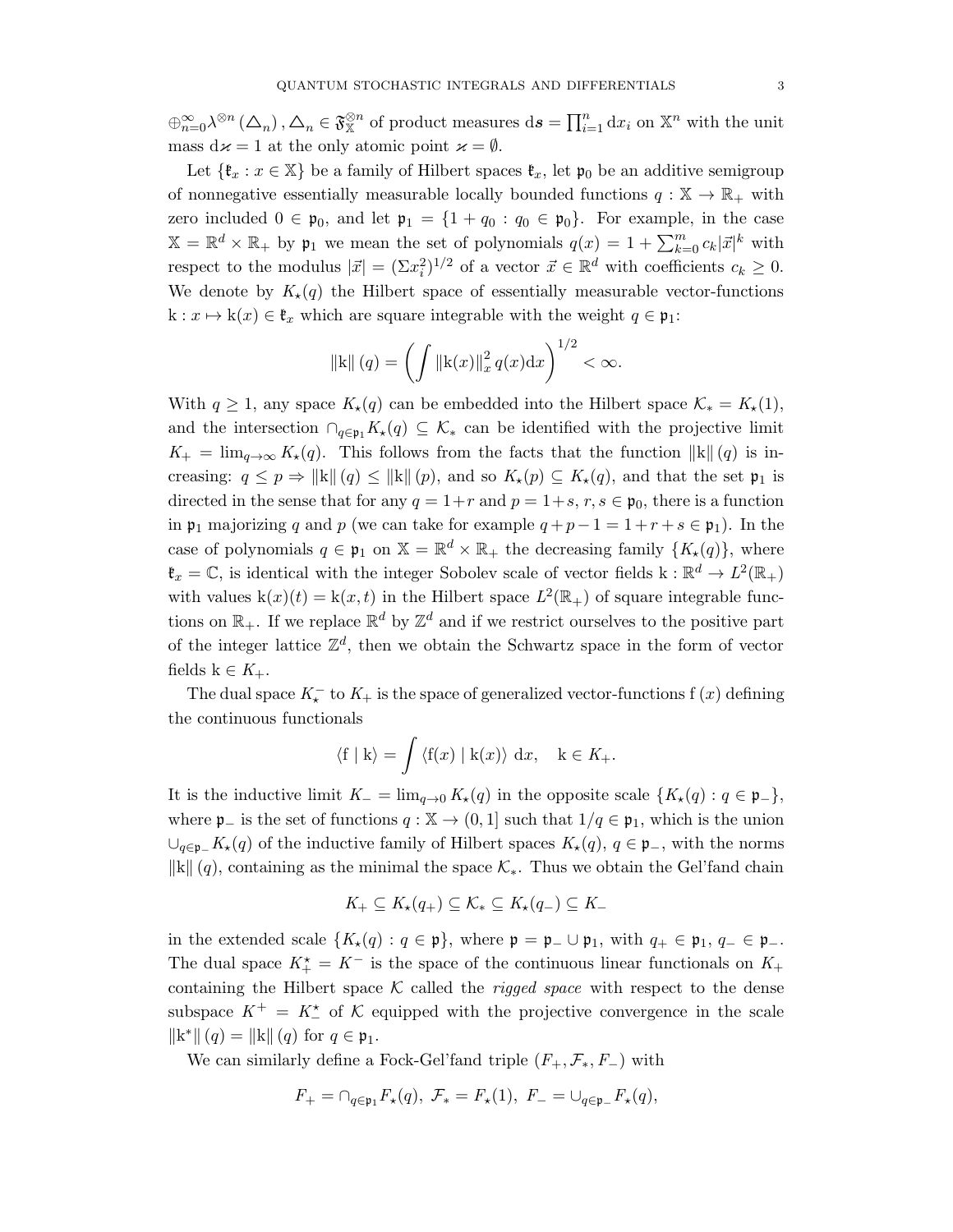for the Hilbert scale  $\{F_\star(q): q\in \mathfrak{p}\}$  of the symmetric Fock spaces  $F_\star(q)=\oplus_{n=0}^\infty K_\star^{(n)}(q)$ over  $K_{\star}(q)$ , where  $K_{\star}^{(0)}(q) = \mathbb{C}$ ,  $K_{\star}^{(1)}(q) = K_{\star}(q)$ , and each  $K_{\star}^{(n)}(q)$  for  $n > 1$  is given by the product-weight  $q_n(x_1,...,x_n) = \prod_{i=1}^n q(x_i)$  on  $\mathbb{X}^n$ . We shall consider the Guichardet [\[11\]](#page-17-6) representation of the symmetric tensor-functions  $\psi_n \in K_{\star}^{(n)}(q)$ regarding them as the restrictions  $\psi | \mathcal{X}_n$  of the functions  $\psi : \varkappa \mapsto \psi(\varkappa) \in K^{\otimes}(\varkappa)$ with sections in the Hilbert products  $K^{\otimes}_{\star}(\varkappa) = \otimes_{x \in \varkappa} \mathfrak{k}_x$ , square integrable with the product weight  $q(\varkappa) = \prod_{x \in \varkappa} q(x)$ :

$$
\|\psi\|(q) = \left(\int \|\psi(\varkappa)\|^2 q(\varkappa) d\varkappa\right)^{1/2} < \infty.
$$

The integral here is over all chains  $x \in \mathcal{X}$  and defines the pairing on  $F_+$  by

$$
\langle \psi | \psi \rangle = \int \langle \psi(\varkappa) | \psi(\varkappa) \rangle \, d\varkappa, \quad \psi \in F_+.
$$

In more detail we can write this in the form

$$
\int \|\psi(\varkappa)\|^2 q(\varkappa) d\varkappa = \sum_{n=0}^{\infty} \int_{0 \le t_1 < \cdots < t_n < \infty} \|\psi(x_1,\ldots,x_n)\|^2 \prod_{i=1}^n q(x_i) dx_i,
$$

where the *n*-fold integrals for  $\psi_n \in K_{\star}^{(n)}$  are taken over simplex domains  $\mathcal{X}_n = \{ s \in$  $\mathbb{X}^n : t(x_1) < \cdots < t(x_n) \}.$ 

One can easily establish an isomorphism between the space  $F_{\star}(q)$  and the symmetric (or antisymmetric) Fock space over  $K_{\star}(q)$  with a nonatomic measure dx in X. It is defined by the isometry

$$
\|\psi\|(q) = \left(\sum_{n=0}^{\infty} \frac{1}{n!} \int \cdots \int \|\psi(x_1,\ldots,x_n)\|^2 \prod_{i=1}^n q(x_i) \mathrm{d}x_i\right)^{1/2},
$$

where the functions  $\psi(x_1, \ldots, x_n)$  can be extended to the whole of  $\mathbb{X}^n$  in a symmetric (or antisymmetric) way uniquely up to the measure zero due to nonatomicity of  $dx$ on X.

## 3. Explicit Definition of QS Integrals

Let h be a Hilbert space called the initial space for the Hilbert products  $\mathcal{H}_* =$  $\mathfrak{h} \otimes \mathcal{K}_{*}$  and  $\mathcal{G}_{*} = \mathfrak{h} \otimes \mathcal{F}_{*}$ . We consider the Hilbert scale  $G_{\star}(q) = \mathfrak{h} \otimes F_{\star}(q)$ ,  $q \in \mathfrak{p}$  of complete tensor products of h and the Fock spaces over  $K_{\star}(q)$ , and we put

$$
G_{+} = \cap G_{\star}(q), \quad G_{-} = \cup G_{\star}(q)
$$

which constitute the Gel'fand triple  $G_+ \subseteq \mathcal{G}_+ \subseteq G_-$  dual to  $G^+ \subseteq \mathcal{G}_- \subseteq G^-$  of the Hermitian adjoint bra-spaces  $G^+ = G^*_+$ ,  $G = \mathcal{G}^*_*$ ,  $G^- = G^*_-$ .

Let  $(D^{\mu}_{\nu})_{\nu=0,+}^{\mu=-, \circ}$  be a quadruple of functions  $D^{\mu}_{\nu}$  on X with kernel values  $D^{\mu}_{\nu}(x)$ :  $G_+ \to G_-$  for  $\mathfrak{k}_x = \mathbb{C}$ , or, if  $\mathfrak{k}_x \neq \mathbb{C}$ , as continuous operators

<span id="page-3-0"></span>(3.1) 
$$
D_{+}^{-}(x): G_{+} \to G_{-}, \qquad D_{\circ}^{\circ}(x): \mathfrak{k}_{x} \otimes G_{+} \to \mathfrak{k}_{x} \otimes G_{-},
$$

$$
D_{+}^{\circ}(x): \mathfrak{k}_{x} \otimes G_{+} \to G_{-}, \qquad D_{\circ}^{-}(x): \mathfrak{k}_{x} \otimes G_{+} \to G_{-}.
$$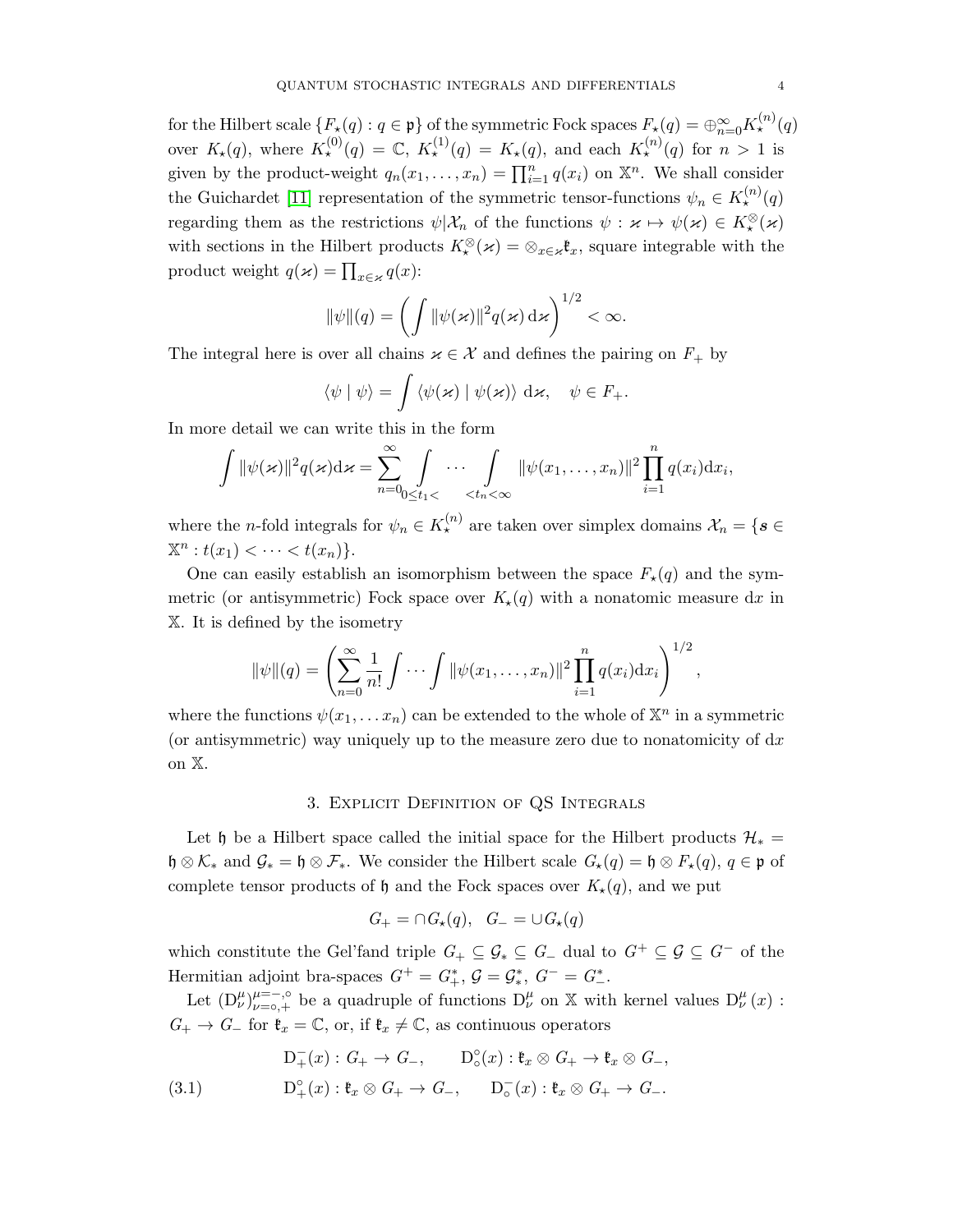The continuity means that there is a  $q \in \mathfrak{p}_1$  such that these operators are bounded from  $G_{\star}(q) \supseteq G_{+}$  to  $G(q)^{\star} \subseteq G_{-}$ , where  $G(q)^{\star} = G_{\star}(q^{-1})$ . We assume that  $D_{+}^{-}(x)$ is locally integrable in the sense that

$$
\exists\,q\in\mathfrak{p}_{1}:\Vert\mathbf{D}_{+}^{-}\Vert_{q,t}^{(1)}=\int_{\mathbb{X}^{t}}\Vert\mathbf{D}_{+}^{-}(x)\Vert_{q}\mathrm{d}x<\infty,\quad\forall t<\infty,
$$

where  $\mathbb{X}^t = \{x \in \mathbb{X} : t(x) < t\}$ , and

$$
\|\mathbf{D}\|_{q} = \sup_{\chi \in G_{\star}(q)} \{ \|\mathbf{D}\chi\|(q^{-1})/\|\chi\|(q) \}
$$

is the norm of the continuous operator  $D: G_{\star}(q) \to G_{\star}(q^{-1})$  which defines a bounded Hermitian form  $D(\chi;\chi) := \langle \chi | D\chi \rangle$  on  $G_{\star}(q)$ . We also assume that  $D_{\circ}^{\circ}(x)$  is locally bounded with respect to a strictly positive function s of x such that  $1/s \in \mathfrak{p}_0$  in the sense that

$$
\exists q \in \mathfrak{p}_1 : \|D^{\circ}_{\circ}\|_{q,t}^{(\infty)}(s) = \text{ess} \sup_{x \in \mathbb{X}^t} \{s(x) \|D^{\circ}_{\circ}(x)\|_q \} < \infty, \quad \forall t < \infty;
$$

here  $||D||_q$  is the norm of the operator  $D : \mathfrak{k}_x \otimes G_\star(q) \to \mathfrak{k}_x \otimes G_\star(q^{-1})$ . Finally, we assume that  $D_{+}^{\circ}(x)$  and  $D_{\circ}(x)$  are locally square integrable with strictly positive function  $r(x)$  such that  $1/r \in \mathfrak{p}_0$ , in the sense that

$$
\exists q \in \mathfrak{p}_1 : \|D^{\circ}_{+}\|_{q,t}^{(2)}(r) < \infty, \quad \|D^{-}_{\circ}\|_{q,t}^{(2)}(r) < \infty, \quad \forall t < \infty,
$$

where  $\|D\|_{q,t}^{(2)}(r) = (\int_{\mathbb{X}^t} \|D(x)\|_q^2 r(x) dx)^{1/2}$  and  $\|D\|_q$  are the respective norms of the operators

<span id="page-4-0"></span>
$$
D^{\circ}_{+}(x): G_{\star}(q) \to \mathfrak{k}_{x} \otimes G_{\star}(q^{-1}), \qquad D_{\circ}^{-}(x): \mathfrak{k}_{x} \otimes G_{\star}(q) \to G_{\star}(q^{-1}).
$$

Then for any  $t \in \mathbb{R}_+$  we can define a *generalized quantum stochastic (QS) integral* 

(3.2) 
$$
\boldsymbol{i}_{0}^{t}(\mathbf{D}) = \int_{\mathbb{X}^{t}} \Lambda(\mathbf{D}, dx), \quad \Lambda(\mathbf{D}, \Delta) = \sum_{\mu,\nu} \Lambda_{\nu}^{\mu}(\mathbf{D}_{\nu}^{\mu}, \Delta)
$$

introduced in [\[18\]](#page-17-3) as the sum of four continuous operators  $\Lambda^{\nu}_{\mu}(\mathcal{D}^{\mu}_{\nu})$  :  $G_{+} \to G_{-}$ described as operator measures on  $\mathfrak{F}_{\mathbb{X}} \ni \Delta$  for  $\Delta = \mathbb{X}^t$  with values

$$
[\Lambda_{-}^{+}(\mathbf{D}_{+}^{-}, \Delta)\chi](\vartheta) = \int_{\Delta} [\mathbf{D}_{+}^{-}(x)\chi](\vartheta) dx \qquad \text{(preservation)},
$$

$$
[\Lambda_{\circ}^{+}(\mathbf{D}_{+}^{\circ}, \Delta)\chi](\vartheta) = \sum_{x \in \Delta \cap \vartheta} [\mathbf{D}_{+}^{\circ}(x)\chi](\vartheta \setminus x) \qquad \text{(creation)},
$$

$$
[\Lambda_{-}^{\circ}(\mathbf{D}_{\circ}^{-}, \Delta)\chi](\vartheta) = \int_{\Delta} [\mathbf{D}_{\circ}^{-}(x)\chi(x)](\vartheta) dx \qquad \text{(annihilation)},
$$

$$
[\Lambda_{\circ}^{\circ}(\mathbf{D}_{\circ}^{\circ}, \Delta)\chi](\vartheta) = \sum_{x \in \Delta \cap \vartheta} [\mathbf{D}_{\circ}^{\circ}(x)\chi(x)](\vartheta \setminus x) \qquad \text{(exchange)}.
$$

<span id="page-4-1"></span>Here  $\chi \in G_+$ ,  $\vartheta \setminus x = \{x' \in \vartheta : x' \neq x\}$  denotes the chain  $\vartheta \in \mathcal{X}$  from which the point  $x \in \vartheta$  has been eliminated, and  $\mathring{\chi}(x) \in \mathfrak{k}_x \otimes G_+$  is the *single point split*  $\mathring{\chi}(x) = \nabla_x \chi$ ,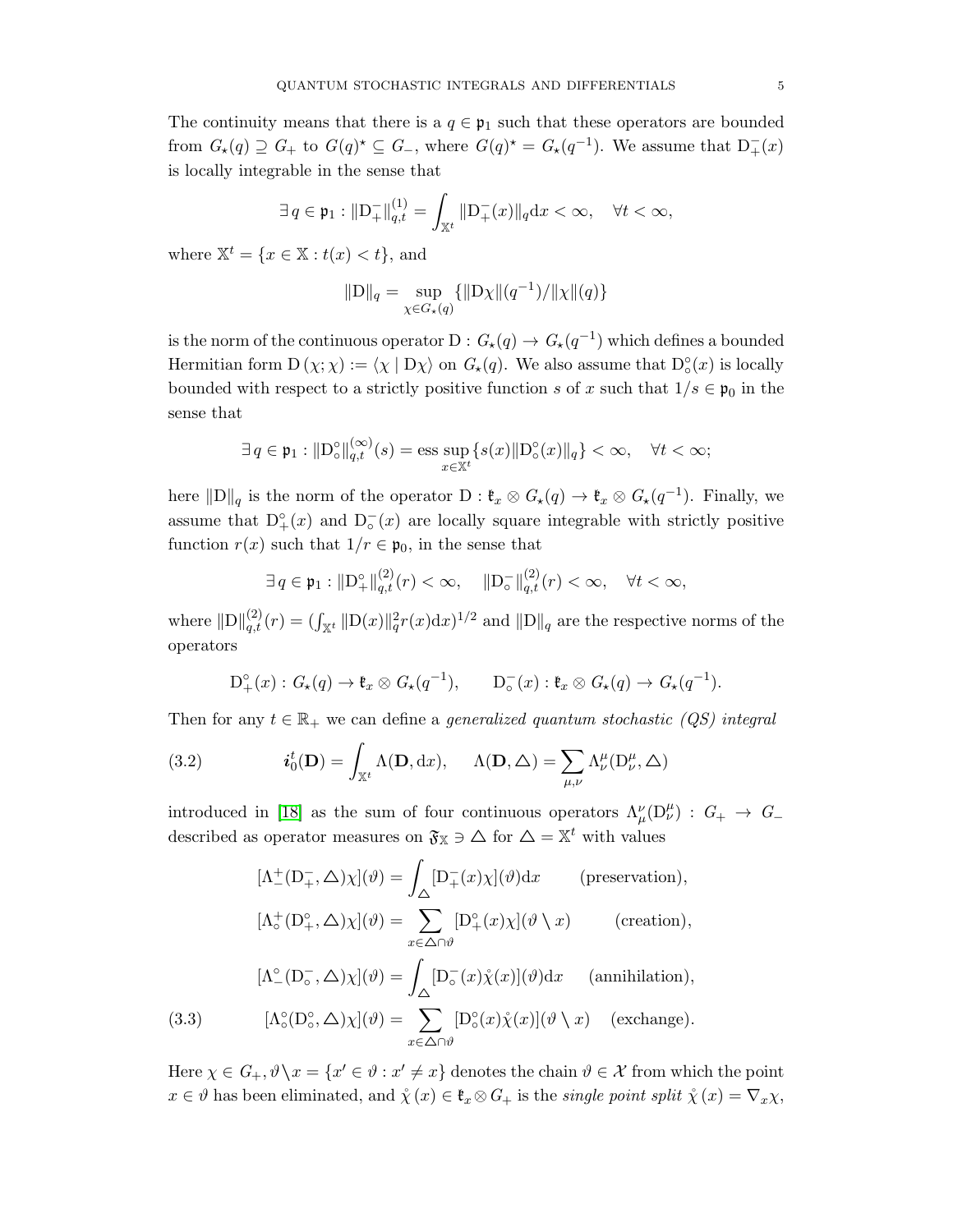or point derivative, defined for each  $\chi \in G_+$  almost everywhere (namely, for  $\vartheta \in \mathcal{X}$ :  $x \notin \vartheta$  as the function

$$
[\nabla_x \chi](\vartheta) = \chi(\vartheta \sqcup x) \equiv \mathring{\chi}(x, \vartheta),
$$

where the operation  $\varkappa \sqcup x$  denotes the disjoint union  $\vartheta = \varkappa \cup x$ ,  $\varkappa \cap x = \varnothing$  of chains  $x \in \mathcal{X}$  and  $x \in \mathbb{X} \setminus \mathcal{X}$  with pairwise comparable elements. Note that the point splitter  $\nabla$  represents the Malliavin derivative [\[16\]](#page-17-7) densely defined in Fock-Guichardet space as the bosonic annihilation operator  $b(x) : G_+ \to \mathfrak{k}_x \otimes G_+$  by  $[b(x)\chi](\vartheta) = \mathring{\chi}(x,\vartheta)$  where one can take  $\mathring{\chi}(x,\vartheta) = 0$  if  $x \in \vartheta$ , and its inverse operator at x is  $[\nabla_x^*\psi](\theta) = \psi(x, \theta \setminus x)$  with  $[\nabla_x^*\psi](\theta) = 0$  if  $x \notin \theta$  defines in this representation the Skorokhod non-adapted integral as the creation point integral

$$
\left[\nabla^*\psi\right](\vartheta) = \sum_{x\in\vartheta}\psi(x,\vartheta\setminus x)
$$

for any  $\psi \in K_-\otimes G_-\$ . The continuity of this derivative as the projective limit map  $G_+ \to K_+ \otimes G_+$  and the point integral as the adjoint map  $K_- \otimes G_- \to G_-$  will simply follow from the isometricity of the multiple point splitter and co-isometricity of the adjoint multiple point integral as defined below, originally established in [\[7\]](#page-16-5).

## <span id="page-5-0"></span>4. Split Operator and its Properties

As it is proved below, we can consider the multiple bosonic annihilation operators  $b^{\otimes}(v) : \chi \mapsto \mathring{\chi}(v)$  eliminating several points  $v$  in  $\mathcal{X}_n$ , with  $[b^{\otimes}(v)\chi](\vartheta) = 0$  if  $v \subseteq \vartheta$ , as partial isometries on the projective limit  $G_+$  into  $G_+^{(n)} = K_+^{\otimes n} \otimes G_+$ . They are described for each  $v = \{x_1, \ldots x_n\}$  in terms of the *n-point split* 

(4.1) 
$$
\left[\Delta_v^{(n)}\chi\right](\vartheta) := \chi(\vartheta \sqcup v) \equiv \chi^{(n)}(v,\vartheta), \ v \in \mathcal{X}_n,
$$

where we denoted  $\chi(v) = \chi^{(n)}(v)$  for  $n = |v|$ . It is defined almost everywhere  $(\vartheta \cap v = \varnothing)$  on  $\vartheta \in \mathcal{X}$  as the *n*-th order  $\Delta_{v_n} = \otimes_{x \in v_n} \nabla_x$  point (or Malliavin) derivative [\[16\]](#page-17-7) such that  $\Delta^{(0)} = I$  and  $\Delta^{(1)} = \nabla$ . These *n*-tuple annihilations, densely defined as operators from  $G_+$  into  $\mathfrak{k}^{\otimes}(v) \otimes G_+$ , are not continuous for each  $v \in \mathcal{X}_n$  (except  $v = \emptyset$  corresponding to  $n = 0$  for which  $b^{\otimes}(\emptyset) = I$ ), but they define projective-continuous linear maps into the space  $G_+^{(n)}$  of functions  $v \mapsto \psi(v)$  on  $\mathcal{X}_n \subset \mathcal{X}$  for each  $n \in \mathbb{N}$ , and therefore have the adjoints  $G_+^{(n)} \to G_+$ . This follows from the projective contractivity of the maps  $\Delta^{(n)}: G_+ \to G_+^{(n)}$ , and their adjoints, such that each function  $\chi^{(n)} = \Delta^{(n)} \chi$  is square-integrable on  $\mathcal{X}_n$  with any  $q_0 \in \mathfrak{p}_0$ being a component of the isometric operator

$$
\Delta \chi = \int_{\mathcal{X}}^{\oplus} \Delta_v \chi \mathrm{d}v = \oplus_{n=0}^{\infty} \Delta^{(n)} \chi \equiv \mathring{\chi}.
$$

The projective isometricity of the linear operator  $\Delta = \int_{\mathcal{X}}^{\oplus} \Delta_v dv$ , called the *multiple* point splitter,

$$
\Delta: G_{\star}(q_0 + q_1) \to F_{\star}(q_0) \otimes G_{\star}(q_1)
$$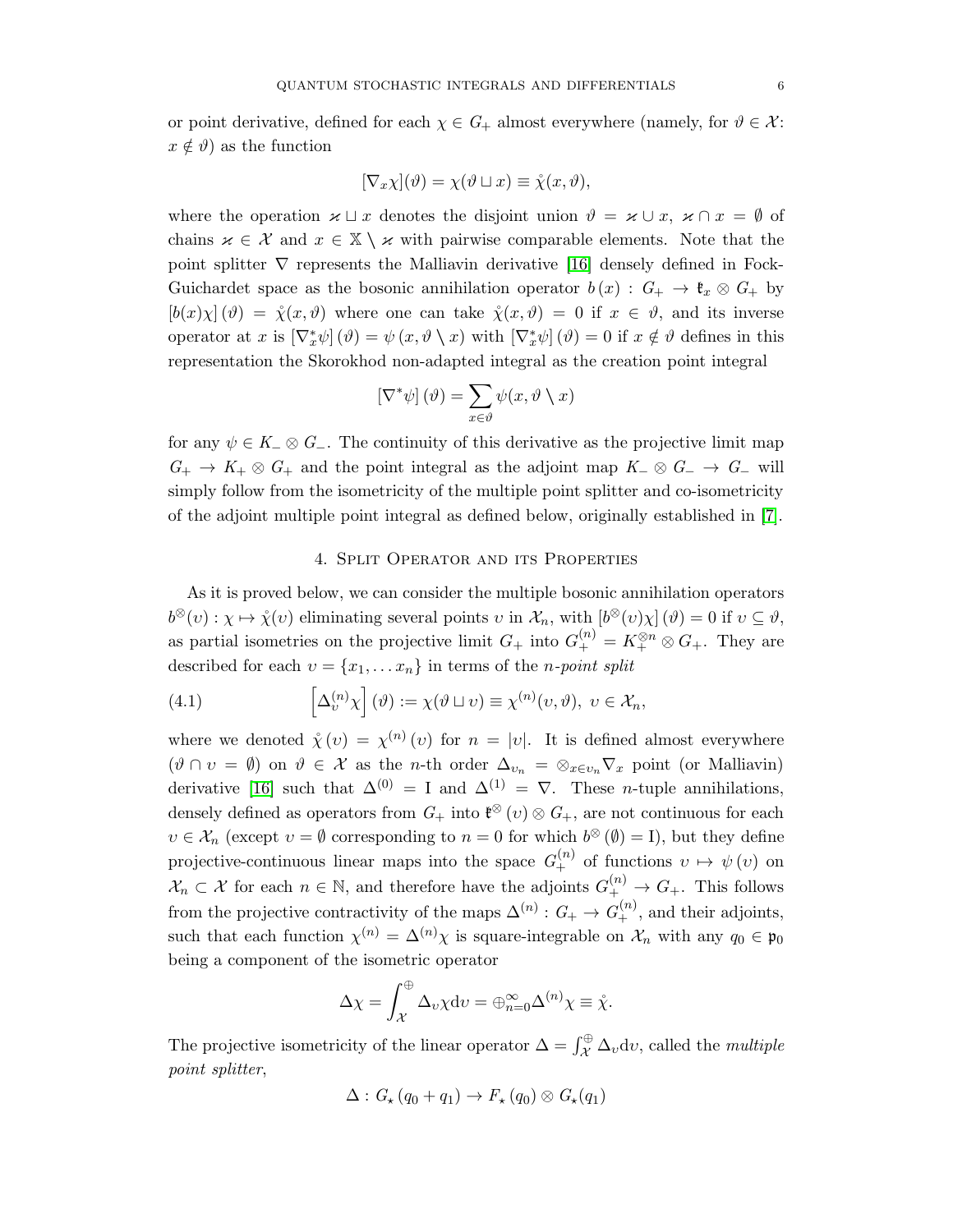is established in the following lemma.

**Lemma.** The linear map  $\Delta : \chi \mapsto [\Delta^{(n)}\chi]$  defined as  $\Delta\chi = \bigoplus_{n=0}^{\infty} \Delta^{(n)}\chi$  in [\(4.1\)](#page-5-0) for all  $v \in \mathcal{X}$  is a projective isometry on Hilbert scale  $\{G_\star(q) : q \in \mathfrak{p}\}\$  into the scale  ${F_{\star}(q_0) \otimes G_{\star}(q_1) : q_0 \in \mathfrak{p}_0, q_1 \in \mathfrak{p}_1}$  such that

$$
\|\Delta \chi\| (q_0, q_1) = \|\chi\| (q_0 + q_1).
$$

The adjoint co-isometric operator  $\langle \Delta^* \psi | \chi \rangle = \langle \psi | \Delta \chi \rangle$ , defined on  $\psi \in F_{\star} (q_0) \otimes$  $G_{\star}(q_1)$  as the multiple point integral  $\Delta^* = \sum \Delta_n^*$ , is a contraction from  $F_{\star}(q_0^{-1}) \otimes$  $G_{\star}(q_1^{-1})$  into any  $G_{\star}(q^{-1})$  with  $q \geq q_0 + q_1$  such that  $(\Delta_n^*)^* = \Delta^{(n)}$ . In particular,

(4.2) 
$$
[\Delta_n^* \psi](\theta) = \sum_{\mathcal{X}_n \ni v \subseteq \theta} \psi(v, \theta \setminus v), \quad \theta \in \mathcal{X}
$$

defines for  $\psi(v, \varkappa) = \psi_n(v) \otimes \chi(\varkappa)$  the n-th order Skorokhod integral

$$
\left[S_n(\psi_n)\chi\right](\vartheta) = \sum_{\mathcal{X}_n \ni v \subseteq \vartheta} \psi_n(v) \otimes \chi(\vartheta \setminus v) = \left[\Delta_n^* (\psi_n \otimes \chi)\right](\vartheta)
$$

of  $\psi_n \in K_{\star}^{(n)}(q_0^{-1})$  on  $\chi \in G_{\star}(q_1^{-1})$ .

Proof. We first of all establish the principal formula of the multiple integration

<span id="page-6-0"></span>(4.3) 
$$
\int \sum_{v \subseteq \vartheta} f(v, \vartheta \setminus v) d\vartheta = \iint f(v, \varkappa) d\nu d\varkappa, \quad \forall f \in L^1(\mathcal{X} \times \mathcal{X}),
$$

which will allow us to define the adjoint operator  $\Delta^*$ . Let  $f(v, \varkappa) = g(v)h(\varkappa)$  be the product of integrable complex functions on X of the form  $g(v) = \prod_{x \in v} g(x)$ ,  $h(\varkappa) = \prod_{x \in \varkappa} h(x)$  for any  $v, \varkappa \in \mathcal{X}$ . Employing the binomial formula

$$
\sum_{v \subseteq \vartheta} g(v)h(\vartheta \setminus v) = \sum_{v \sqcup \varkappa = \vartheta} \prod_{x \in v} g(x) \prod_{x \in \varkappa} h(x) = \prod_{x \in \vartheta} (g(x) + h(x)),
$$

and also the equality  $\int f(v)dv = \exp\{\int f(x)dx\}$  for  $f(v) = \prod_{x \in v} f(x)$ , we obtain the formula

$$
\int \sum_{v \subseteq \vartheta} g(v) h(\vartheta \setminus v) d\vartheta = \exp \left\{ \int (g(x) + h(x)) dx \right\} = \iint g(v) h(\varkappa) d\nu d\varkappa,
$$

which proves [\(4.3\)](#page-6-0) on a set of product-functions f dense in  $L^1(\mathcal{X} \times \mathcal{X})$ .

Applying this formula to the scalar product  $\langle \psi(v, \varkappa) | \psi(v, \varkappa) \rangle \in L^1(\mathcal{X} \times \mathcal{X})$ , we obtain

$$
\int \sum_{v \subseteq \vartheta} \langle \psi(v, \vartheta \setminus v) | \chi(\vartheta) \rangle d\vartheta = \iint \langle \psi(v, \varkappa) | \chi(v \sqcup \varkappa) \rangle d\upsilon d\varkappa,
$$

that is,  $\langle \Delta^* \psi | \chi \rangle = \langle \psi | \Delta \chi \rangle$ , where  $[\Delta \chi](v, \varkappa) = \chi(\varkappa \sqcup v) \equiv \chi(v, \varkappa)$ . Choosing arbitrary  $\psi \in F_{\star}(q_0^{-1}) \otimes G_{\star}(q_1^{-1}),$  we find that the annihilation operators  $b(v)\chi =$  $[\Delta_v \chi]$  define the isometry  $\Delta: G_*(q_0 + q_1) \to F_*(q_0) \otimes G_*(q_1)$  with the operator  $\Delta^*$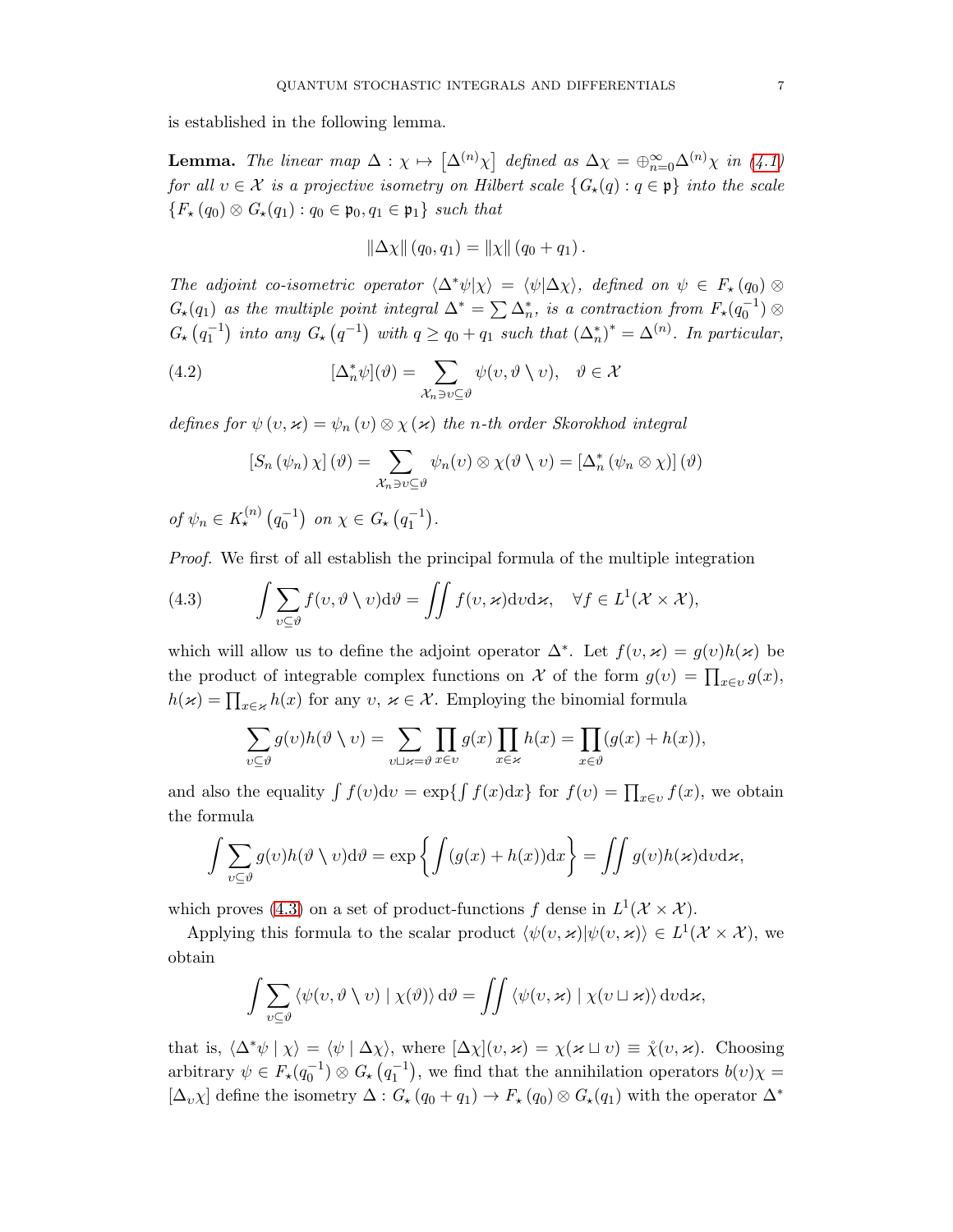defined as co-isometry  $F_{\star}(q_0^{-1}) \otimes G_{\star}(q_1^{-1}) \to G_{\star}(q^{-1})$  for  $q = q_0 + q_1$  with respect to the standard pairing of dual spaces  $G_{\star}(q)$  and  $G_{\star}(q^{-1})$ :

$$
\|\mathring{\chi}\|^2 (q_0, q_1) = \iint \|\mathring{\chi}(v, \varkappa)\|^2 q_0(v) q_1(\varkappa) \mathrm{d}v \mathrm{d}\varkappa
$$
  
= 
$$
\int \sum_{v \subseteq \vartheta} \|\chi(\vartheta)\|^2 q_0(v) q_1(\vartheta \setminus v) \mathrm{d}\vartheta = \int \|\chi(\vartheta)\|^2 \sum_{v \sqcup \varkappa = \vartheta} q_0(v) q_1(\varkappa) \mathrm{d}\vartheta
$$
  
= 
$$
\int \|\chi(\vartheta)\|^2 (q_0 + q_1)(\vartheta) \mathrm{d}\vartheta \equiv \|\chi\|^2 (q_0 + q_1) \leq \|\chi\|^2 (q) \ \forall \ q \geq q_0 + q_1.
$$

Hence it follows that  $\Delta$  is projective continuous operator from  $G_+$  to  $F_+ \otimes G_+$ , where  $F_+ = \bigcap_{q \in \mathfrak{p}_0} F_{\star}(q)$ , and in particular so is the one-point split  $\chi(x, \varkappa) = \chi(x \sqcup \varkappa) \equiv$  $\chi(x, \varkappa)$  from  $G_+$  to  $K_+ \otimes G_+$ , as a contracting map  $G_\star(q_0 + q_1) \to F_\star(q_0) \otimes G_\star(q_1)$ for all  $q_0 \in \mathfrak{p}_0, q_1 \in \mathfrak{p}$ . The lemma is proved.

Remark. Because the explicit form of both the creation and annihilation operators' norms may not be obvious we shall review them here for the reader's familiarization.

$$
\|\Delta\|_{q_0+q_1} = \sup_{\chi} \frac{\|\Delta\chi\|(q_0, q_1)}{\|\chi\|(q_0 + q_1)} = \sup_{\chi, \psi} \frac{|\langle \psi | \Delta\chi \rangle|}{\|\psi\|(q_0^{-1}, q_1^{-1})\|\chi\|(q_0 + q_1)}
$$

and

$$
\|\Delta^*\|^{q_0,q_1} = \sup_{\psi} \frac{\|\Delta^*\psi\|((q_0+q_1)^{-1})}{\|\psi\|(q_0^{-1},q_1^{-1})} = \sup_{\chi,\psi} \frac{|\langle \Delta^*\psi|\chi\rangle|}{\|\psi\|(q_0^{-1},q_1^{-1})\|\chi\|(q_0+q_1)}
$$

where  $\psi \in F_{\star}(q_0^{-1}) \otimes G_{\star}(q_1^{-1})$  and  $\chi \in G_{\star}(q_0 + q_1)$ , indeed  $\Delta^* : F_{\star}(q_0^{-1}) \otimes G_{\star}(q_1^{-1}) \rightarrow$  $G_{\star}((q_0+q_1)^{-1})$  and  $\Delta: G_{\star}(q_0+q_1) \to F_{\star}(q_0) \otimes G_{\star}(q_1)$ . By virtue of the fact that  $\langle \psi | \Delta \chi \rangle = \langle \Delta^* \psi | \chi \rangle$  these two norms are equal, and they are equal to 1.

# 5. Multiple QS Integrals and Their Continuity

We are now ready to prove the *inductive continuity* of the integral  $(3.2)$  with respect to  $\mathbf{D} = [\mathbf{D}_{\nu}^{\mu}]$  by showing the inequality

$$
\|(\boldsymbol{i}_0^t(\mathbf{D})\chi)\| (p^{-1}) \leq \|\mathbf{D}\|_{q,t}^s(r)\|\chi\|(p), \quad \forall p \geq r^{-1} + q + s^{-1},
$$

where  $\|D\|_{q,t}^s(r) = \|D_{+}^{-}\|_{q,t}^{(1)} + \|D_{+}^{\circ}\|_{q,t}^{(2)}(r) + \|D_{\circ}^{-}\|_{q,t}^{(2)}(r) + \|D_{\circ}^{\circ}\|_{q,t}^{(\infty)}(s)$ . We will establish this inequality as the single-integral case of the corresponding inequality for the generalized multiple QS integral [\[7\]](#page-16-5)

<span id="page-7-0"></span>(5.1) 
$$
[\mathbf{z}_0^t(\mathbf{M})\chi](\vartheta) = \sum_{v_0^0 \sqcup v_+^0 \subseteq \vartheta^t} \int_{\mathcal{X}^t} \int_{\mathcal{X}^t} [\mathbf{M}(\mathbf{v})\mathring{\chi}(v_0^- \sqcup v_0^0)](v_-^0) \mathrm{d}v_+^{-} \mathrm{d}v_0^-
$$

where  $\vartheta^t = \vartheta \cap \mathbb{X}^t, \mathcal{X}^t = \{\vartheta \in \mathcal{X} : \vartheta \subset \mathbb{X}^t\}$  and the sum is taken over all decompositions  $\vartheta = v_-^{\circ} \sqcup v_{\circ}^{\circ} \sqcup v_+^{\circ}$  such that  $v_{\circ}^{\circ} \in \mathcal{X}^t$  and  $v_+^{\circ} \in \mathcal{X}^t$ . The *multi-integrand*  $M(\nu)$ defines the values

$$
\mathrm{M}(v_{\cdot}^{\cdot}) = \delta_{\emptyset} (v_{\cdot}^{+}) \mathrm{M}(v) \, \delta_{\emptyset} (v_{-}^{\cdot}), \ \ v = \left( \begin{array}{cc} v_{+}^{-} & v_{\circ}^{-} \\ v_{+}^{\circ} & v_{\circ}^{\circ} \end{array} \right)
$$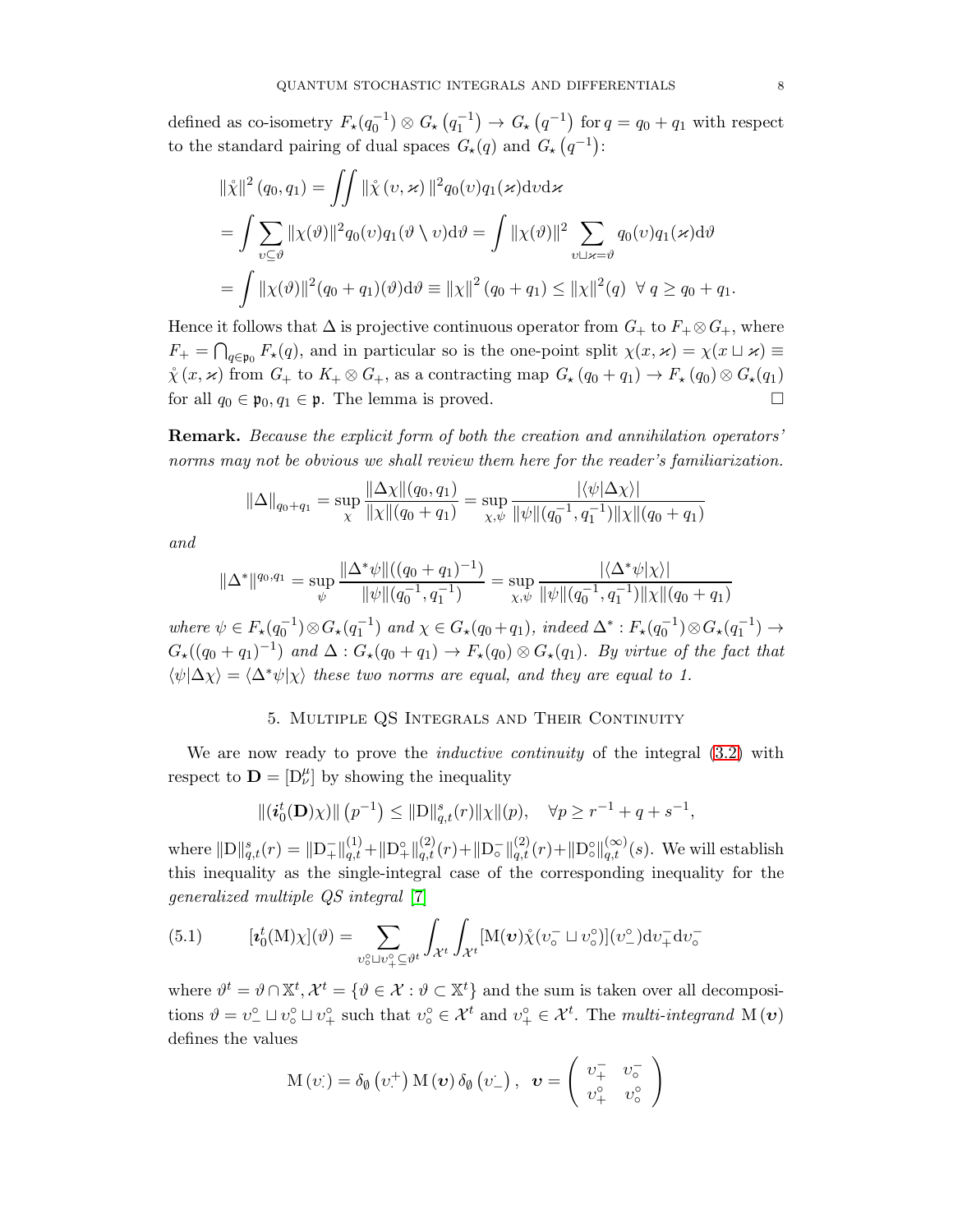of matrix elements M:(v) = M(v:),  $v = \Box_{\mu,\nu} v^{\mu}_{\nu}$ , for a decomposable triangular tensor-operator  $\mathbf{M} \equiv M$ ; defined on matrices  $v = [v_{\nu}^{\mu}]_{\nu=-,\circ,+}^{\mu=-,\circ,+}$  whose elements are finite disjoint chains  $v^{\mu}_{\nu}$ , with  $v^{\mu}_{\nu} = \emptyset$  for  $\mu > \nu$  and with  $M(v) = 0$  if  $v^+ \neq \emptyset$  or  $v^{\perp} \neq \emptyset$ . The other values of M  $(v)$  are defined by a kernel-operator function M  $(v)$ of the quadruple  $\boldsymbol{v} = (v^{\mu}_{\nu})_{\nu=+}^{\mu=-, \circ}$  with continuous operator values  $M(\boldsymbol{v}) : G_+ \to G_$ in the scalar case  $\mathfrak{k}_x = \mathbb{C}$ . In the general case it is defined almost everywhere by its values on the chains  $v^{\mu}_{\nu} \in \mathcal{X}$  in the continuous operators

$$
\mathcal{M}\left(\begin{array}{cc} \upsilon^-_+&\upsilon^-_\circ\\ \upsilon^\circ_+&\upsilon^\circ_\circ\end{array}\right):\mathfrak{k}_{\upsilon_\circ^-}^\otimes\otimes\mathfrak{k}_{\upsilon_\circ^\circ}^\otimes\otimes G_+\to \mathfrak{k}_{\upsilon_\circ^\circ}^\otimes\otimes\mathfrak{k}_{\upsilon^\circ_+}^\otimes\otimes G_-.
$$

We will assume that these operators are bounded from  $G_{\star}(q)$  to  $G_{\star}(q^{-1})$  for some  $q \in \mathfrak{p}_1$ , such that  $\|\mathbf{I}\|_q = 1$ , and that there exist strictly positive functions  $r > 0$ ,  $r^{-1} \in \mathfrak{p}_0$ , and  $s > 0$ ,  $s^{-1} \in \mathfrak{p}_0$  such that

(5.2) 
$$
\|\mathbf{M}\|_{q,t}^s(r) = \int_{\mathcal{X}^t} \|\mathbf{M}_+(v)\|_{q,t}^s(r) \, \mathrm{d}v < \infty, \quad \forall t < \infty,
$$

where

<span id="page-8-1"></span>
$$
\|\mathbf{M}_{+}^{-}(v_{+}^{-})\|_{q,t}^{s}(r) = \left(\int_{\mathcal{X}^{t}} \int_{\mathcal{X}^{t}} \operatorname{ess} \sup_{v_{o}^{\circ} \in \mathcal{X}^{t}} (s(v_{o}^{\circ}) \|\mathbf{M}(v)\|_{q})^{2} r(v_{+}^{\circ} \sqcup v_{o}^{-}) \mathrm{d}v_{+}^{\circ} \mathrm{d}v_{o}^{-}\right)^{\frac{1}{2}},
$$

and  $s(v) = \prod_{x \in v} s(x)$ ,  $r(v) = \prod_{x \in v} r(x)$ .

We mention that the single integral [\(3.2\)](#page-4-0) corresponds to the case

$$
M(vi) = 0, \quad \forall v \, : \sum_{\mu \neq +, \nu \neq -} |v^{\mu}_{\nu}| \neq 1,
$$

and  $M(\mathbf{x}_{\nu}^{\mu}) = D_{\nu}^{\mu}(x)$  otherwise, where  $\mathbf{x}_{\nu}^{\mu}$  denotes one of six 'atomic' triangular matrices  $v(\mathbf{x}) = [v_{\lambda}^{\kappa}(\mathbf{x})]_{\lambda=-,0,+}^{\kappa=-,0,+} \equiv \mathbf{x}$  having all matrix elements  $v_{\lambda}^{\kappa}(\mathbf{x})$  empty if  $\mathbf{x} \neq \mathbf{x}_{\lambda}^{\kappa}$ , but  $v_{\nu}^{\mu}(\mathbf{x}) = x$  for  $\mathbf{x} = \mathbf{x}_{\nu}^{\mu}$ . Note that integrand  $M(\mathbf{x}_{\nu}^{\mu})$  is zero on the atomic matrices  $\mathbf{x}_{\nu}^{+}$  and  $\mathbf{x}_{-}^{\mu}$ , otherwise  $M(\mathbf{x}) = M(\mathbf{x})$ , given by the single-point kernel  $M(\mathbf{x})$ as a function of one of the four single-point tables  $\mathbf{v}(x) = (v_{\lambda}^{\kappa}(\mathbf{x}))_{\lambda = +, \circ}^{\kappa = -, \circ} \equiv \mathbf{x}$ :

<span id="page-8-0"></span>(5.3) 
$$
\boldsymbol{x}_{+}^{-} = \begin{pmatrix} x, & \emptyset \\ \emptyset & \emptyset \end{pmatrix}, \boldsymbol{x}_{+}^{\circ} = \begin{pmatrix} \emptyset, & \emptyset \\ x & \emptyset \end{pmatrix}, \boldsymbol{x}_{\circ}^{-} = \begin{pmatrix} \emptyset, & x \\ \emptyset & \emptyset \end{pmatrix}, \boldsymbol{x}_{\circ}^{\circ} = \begin{pmatrix} \emptyset, & \emptyset \\ \emptyset & x \end{pmatrix},
$$

determined by an  $x \in \mathbb{X}$ . It follows from the next theorem that the function  $M(\boldsymbol{v})$ in [\(5.1\)](#page-7-0) can be defined up to equivalence, whose kernel  ${M \approx 0}$  consists of all multiple integrands with  $\|\mathbf{M}\|_{q,t}^s(r) = 0$  for all  $t \in \mathbb{R}_+$  and for some  $q, r, s$ . In particular, M can be defined almost everywhere only for the tables  $\boldsymbol{v} = (v^{\mu}_{\nu})$  that give disjoint decompositions  $v = \Box_{\mu,\nu} v^{\mu}_{\nu}$  of the chains  $v \in \mathcal{X}$ , that is, it may have nonzero values only on  $v$  representable in the form  $v = \sqcup_{x \in v} x$ , where x is one of the atomic tables given by [\(5.3\)](#page-8-0) with indices  $\mu, \nu$  for  $x \in v^{\mu}_{\nu}$ .

**Theorem 1.** Suppose that  $M(v)$  is a locally integrable function in the sense of [\(5.2\)](#page-8-1) for some  $q, r, s > 0$ . Then its integral [\(5.1\)](#page-7-0) is a continuous operator  $T_t = \boldsymbol{i}_0^t(M)$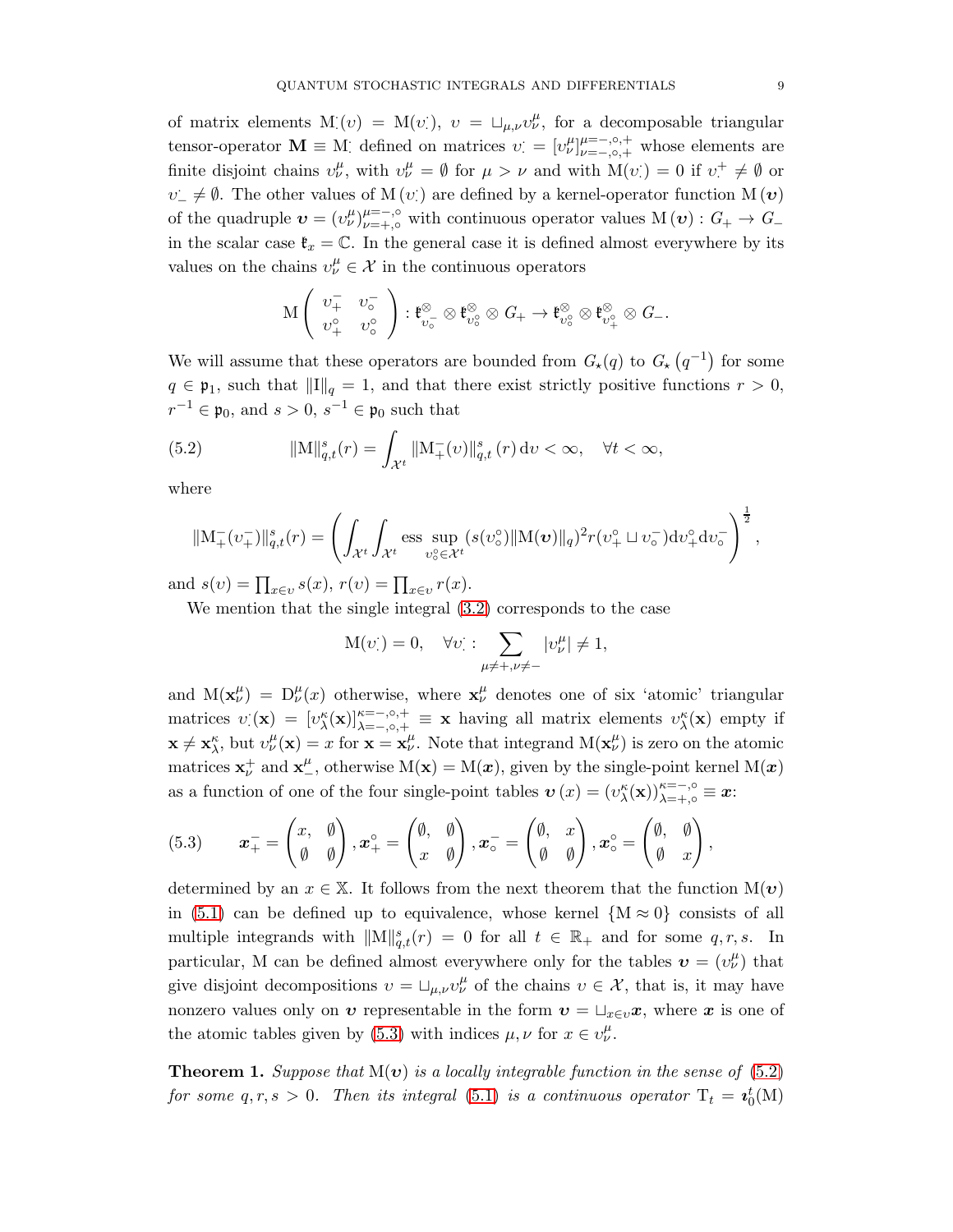from  $G_+$  to  $G_-$  satisfying the estimate

<span id="page-9-0"></span>(5.4) 
$$
\|\mathrm{T}_{t}\|_{p} = \sup_{\chi \in G_{\star}(p)} \left\{ \|\mathrm{T}_{t}\chi\| \left(p^{-1}\right) / \|\chi\| (p) \right\} \leq \|\mathrm{M}\|_{q,t}^{s}(r)
$$

for any  $p \geq r^{-1} + q + s^{-1}$ . The operator  $\mathrm{T}^*_t$ , formally adjoint to  $\mathrm{T}_t$  in  $\mathcal{G}_*$ , is the integral

(5.5) 
$$
\mathbf{\iota}_{0}^{t}(\mathbf{M})^{*} = \mathbf{\iota}_{0}^{t}(\mathbf{M}^{\ddagger}), \quad \mathbf{M}^{\ddagger}(\upsilon) = \mathbf{M}(\widetilde{\upsilon})^{*}, \ \widetilde{[\upsilon_{\nu}^{\mu}]} = [\upsilon_{-\mu}^{-\nu}]
$$

of  $\delta_{\emptyset}(v^+)$  M<sup>\*</sup> (**v**)  $\delta_{\emptyset}(v^-) = M^{\ddagger}(v)$ , which is continuous from  $G_+$  to  $G_-$ , and satisfying  $\|\mathbf{M}^{\star}\|_{q,t}^{s}(r) = \|\mathbf{M}\|_{q,t}^{s}(r)$  for  $\mathbf{M}^{\star}(\boldsymbol{v}) = \mathbf{M}(\boldsymbol{v}')^{*}$ , where  $(v_{\nu}^{\mu})' = (v_{-\mu}^{-\nu})$ . Moreover, the operator-valued function  $t \mapsto T_t$  has the quantum-stochastic differential  $dT_t = \mathrm{d} \boldsymbol{i}_0^t(\mathbf{D})$  in the sense that

(5.6) 
$$
\mathbf{\iota}_{0}^{t}(\mathbf{M})=\mathbf{M}(\emptyset)+\mathbf{\iota}_{0}^{t}(\mathbf{D}),\quad \mathbf{D}_{\nu}^{\mu}(x)=\mathbf{\iota}_{0}^{t(x)}(\mathbf{\dot{M}}(\mathbf{x}_{\nu}^{\mu})),
$$

defined by the quantum-stochastic derivatives  $\mathbf{D} = [\mathbf{D}_{\nu}^{\mu}]$  with values [\(3.1\)](#page-3-0) acting from  $G_{\star}(p)$  to  $G_{\star}(p^{-1})$  and bounded almost everywhere:

$$
\|\mathbf{D}_{+}^{-}\|_{p,t}^{(1)} \leq \|\mathbf{M}\|_{q,t}^{s}(r), \quad \|\mathbf{D}\|_{p,t}^{(2)}(r) \leq \|\mathbf{M}\|_{q,t}^{s}(r), \quad \|\mathbf{D}_{\circ}^{\circ}\|_{p,t}^{(\infty)}(s) \leq \|\mathbf{M}\|_{q,t}^{s}(r)
$$

for  $D = D_0^-$  and  $D = D_+^{\circ}$ ,  $p \geq r^{-1} + q + s^{-1}$ . This differential is defined in the form of the multiple integrals  $(5.1)$ , with respect to  $v$ , of the point derivatives  $\dot{M}(\mathbf{x}, v) = M(v \perp \mathbf{x})$ , where  $\mathbf{x}$  is given by one of four atomic tables [\(5.3\)](#page-8-0) at a fixed point  $x \in \mathbb{X}$ .

Proof. Using property [\(4.3\)](#page-6-0) in the form

$$
\int \sum_{\sqcup v_{\nu}^{\circ} = \vartheta} f(v_{-}^{\circ}, v_{\circ}^{\circ}, v_{+}^{\circ}) d\vartheta = \iiint f(v_{-}^{\circ}, v_{\circ}^{\circ}, v_{+}^{\circ}) \prod_{\nu} dv_{\nu}^{\circ},
$$

it is easy to find that from the definition [\(5.1\)](#page-7-0) for  $\chi \in G_+$  we have

$$
\int \langle \chi(\vartheta) | [T_t \chi](\vartheta) \rangle d\vartheta
$$
\n
$$
= \int_{\mathcal{X}^t} dv_+^{\tilde{}} \int_{\mathcal{X}^t} dv_+^{\circ} \int_{\mathcal{X}^t} dv_{\circ}^{\tilde{}} \int_{\mathcal{X}^t} dv_{\circ}^{\circ} \langle \chi(v_{\circ}^{\circ} \sqcup v_{+}^{\circ}) | M(v) \chi(v_{\circ}^{\tilde{}} \sqcup v_{\circ}^{\circ}) \rangle
$$
\n
$$
= \int_{\mathcal{X}^t} dv_+^{\tilde{}} \int_{\mathcal{X}^t} dv_+^{\circ} \int_{\mathcal{X}^t} dv_{\circ}^{\tilde{}} \int_{\mathcal{X}^t} dv_{\circ}^{\circ} \langle M(v)^* \chi(v_{\circ}^{\circ} \sqcup v_{+}^{\circ}) | \chi(v_{\circ}^{\tilde{}} \sqcup v_{\circ}^{\circ}) \rangle
$$
\n
$$
= \int \langle [T_t^* \chi](\vartheta) | \chi(\vartheta) \rangle d\vartheta,
$$

that is,  $T_t^*$  acts as  $\mathbf{\iota}_0^t(M^*)$  in [\(5.1\)](#page-7-0) with  $M^*(v) = M(v')^*$ , where  $(v_\nu^{\mu})' = (v_{-\mu}^{-\nu})$ with respect to the inversion  $-:(-,\circ,+) \mapsto (+,\circ,-)$ . More precisely, this yields  $||\mathbf{z}_0^t(M)||_p = ||\mathbf{z}_0^t(M^*)||_p$ , since  $||T||_p = ||T^*||_p$  by the definition [\(5.4\)](#page-9-0) of p-norm and by

$$
\sup\left\{\left|\left\langle\chi\mid\mathrm{T}\chi\right\rangle\right|/\|\chi\|(p)\|\chi\|(p)\right\}=\sup\left\{\left|\left\langle\mathrm{T}^*\chi\mid\chi\right\rangle\right|/\|\chi\|(p)\|\chi\|(p)\right\}.
$$

We estimate the integral  $\langle \chi | T_t \chi \rangle$  using the Schwartz inequality

$$
\int \|\mathring{\chi}(v)\|(q)\|\mathring{\chi}(v)\|(q)s^{-1}(v)dv \le \|\mathring{\chi}\|(s^{-1},q)\|\mathring{\chi}\|(s^{-1},q)
$$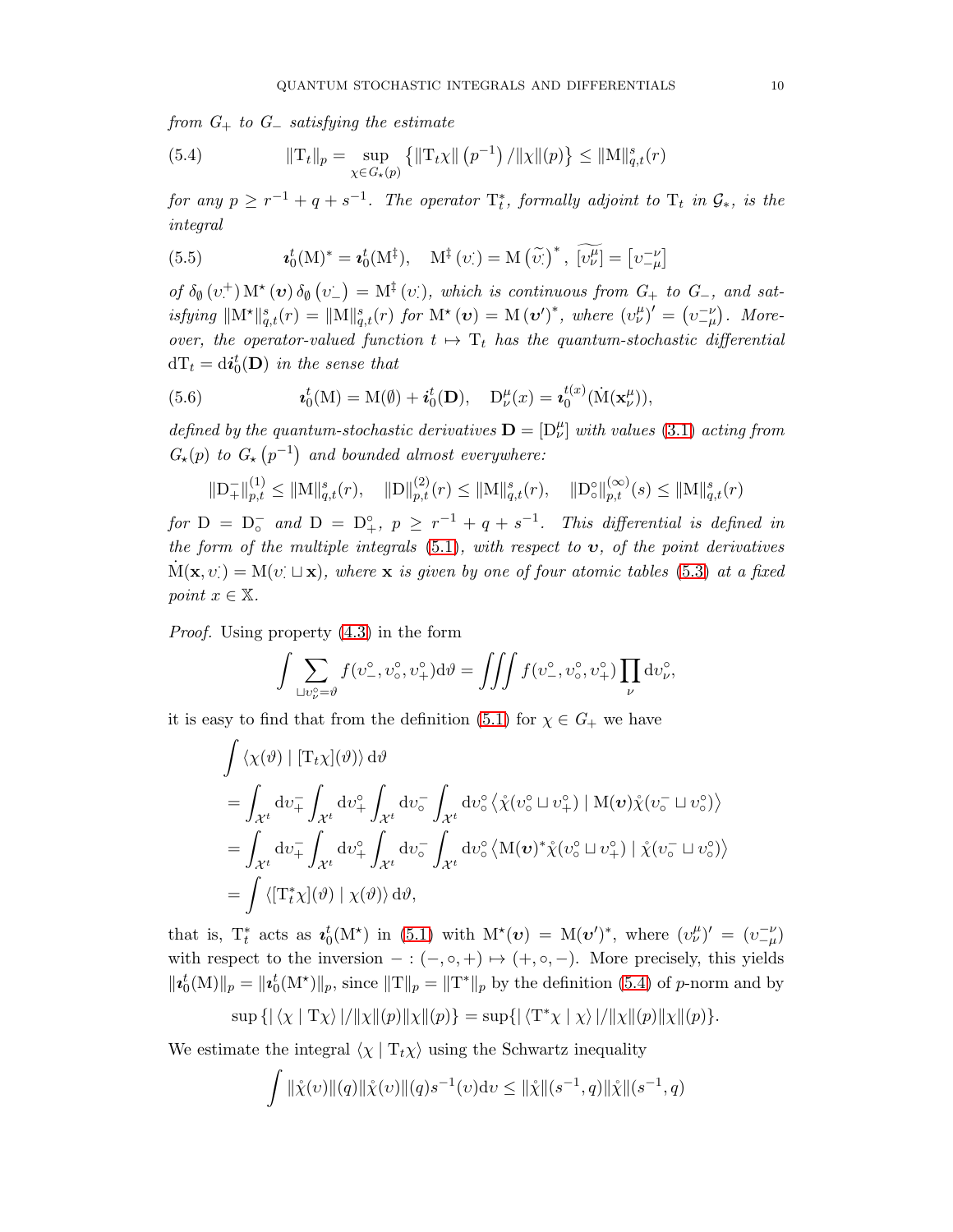and the property [\(4.3\)](#page-6-0) of the multiple integral according to which

$$
\|\mathbf{x}\|(s^{-1},q) = \|\mathbf{x}\|(q+s^{-1})
$$

then

$$
\begin{split}\n&|\langle \chi \mid \mathcal{T}_{t} \chi \rangle| \leq \int_{\mathcal{X}^{t}} \int_{\mathcal{X}^{t}} \int_{\mathcal{X}^{t}} \int_{\mathcal{X}^{t}} \|\mathring{\chi}(v_{\circ}^{\circ} \sqcup v_{+}^{\circ})\| (q) \|\mathcal{M}(v)\mathring{\chi}(v_{\circ}^{\circ} \sqcup v_{\circ}^{-})\| (q^{-1}) \mathrm{d}^{4}v \\
&\leq \int_{\mathcal{X}^{t}} \mathrm{d}v_{\circ}^{\circ} \int_{\mathcal{X}^{t}} \int_{\mathcal{X}^{t}} \|\mathring{\chi}(v_{\circ}^{\circ} \sqcup v_{+}^{\circ})\| (q) \left( \int_{\mathcal{X}^{t}} \|\mathcal{M}(v)\|_{q} \mathrm{d}v_{+}^{-} \right) \|\mathring{\chi}(v_{\circ}^{-} \sqcup v_{\circ}^{\circ})\| (q) \mathrm{d}v_{\circ}^{-} \mathrm{d}v_{+}^{\circ} \\
&\leq \int_{\mathcal{X}^{t}} \mathrm{d}v \left( \int_{\mathcal{X}^{t}} \|\mathring{\chi}(v \sqcup v_{+}^{\circ})\|^{2} (q) \frac{\mathrm{d}v_{+}^{\circ}}{r(v_{+}^{\circ})} \int_{\mathcal{X}^{t}} \|\mathring{\chi}(v \sqcup v_{\circ}^{-})\|^{2} (q) \frac{\mathrm{d}v_{\circ}^{-}}{r(v_{\circ}^{-})} \right)^{\frac{1}{2}} \|\mathcal{M}_{\circ}^{\circ}(v)\|_{q,t}(r) \\
&= \int_{\mathcal{X}^{t}} \mathrm{d}v \|\mathring{\chi}(v) \|(r^{-1} + q) \|\mathcal{M}_{\circ}^{\circ}(v)\|_{q,t}(r) \|\mathring{\chi}(v)\|(r^{-1} + q) \\
&\leq \underset{v \in \mathcal{X}^{t}}{\mathrm{ess}} \sup \Big\{ s(v) \|\mathcal{M}_{\circ}^{\circ}(v)\|_{q,t}(r) \Big\} \|\chi\|(r^{-1} + q + s^{-1}) \|\chi\|(r^{-1} + q + s^{-1}),\n\end{split}
$$

where  $||M_0^{\circ}(v_0^{\circ})||_{q,t}(r) = (\int_{\mathcal{X}^t} \int_{\mathcal{X}^t} (\int_{\mathcal{X}^t} ||M(v)||_q dv_+^{\circ})^2 r(v_0^{-} \sqcup v_+^{\circ}) dv_0^{-} dv_+^{\circ})^{1/2}$ . Then since

$$
\underset{v\in\mathcal{X}^t}{\mathop{\rm ess\,sup}}\{s(v)\|{\mathcal M}^\circ_\mathrm{o}(v)\|_{q,t}(r)\}\le\|{\mathcal M}\|_{q,t}^s(r),
$$

and since

$$
\sup_{\chi \in G_{\star}(p)} \frac{\|{\rm T} \chi\|(p^{-1})}{\|\chi\|(p)} = \sup_{\chi \in G_{\star}(p)} \frac{|\langle \chi| {\rm T} \chi \rangle|}{\|\chi\|(p)\|\chi\|(p)},
$$

it follows that  $||T_t||_p \le ||M||_{q,t}^s(r)$  for all  $p \ge r^{-1} + q + s^{-1}$ .

Now using the definition [\(5.1\)](#page-7-0) and the property

$$
\int_{\mathcal{X}^t} \chi(\vartheta) d\vartheta = \chi(\varnothing) + \int_{\mathbb{X}^t} dx \int_{\mathcal{X}^{t(x)}} \mathring{\chi}(x, \vartheta) d\vartheta,
$$

where  $\mathring{\chi}(x,\vartheta) = \chi(\vartheta \sqcup x)$ , it is easy to see that  $[(T_t - T_0)\chi](\vartheta) = [(\iota_0^t(M) M(\emptyset)\chi](\vartheta) =$ 

$$
= \int_{\mathbb{X}^t} dx \sum_{v_0^0 \sqcup v_+^0 \subseteq \vartheta}^{t(v_v^0) < t(x)} \{ \int_{\mathcal{X}^{t(x)}} dv_+^-[ \int_{\mathcal{X}^{t(s)}} dv_0^- (\dot{M}(\mathbf{x}_+^-, \mathbf{v}) \dot{\chi}(v_0^- \sqcup v_0^0)) \} (\vartheta \setminus v_0^{\circ} \setminus v_+^{\circ}) \right. \\
\left. + \sum_{x \in \mathbb{X}^t} \int_{v_0^0 \sqcup v_+^{\circ} \subseteq \vartheta}^{t(v_v^0) < t(x)} \{ \int_{\mathcal{X}^{t(x)}} dv_+^-[ \int_{\mathcal{X}^{t(x)}} dv_0^- (\dot{M}(\mathbf{x}_+^{\circ}, \mathbf{v}) \dot{\chi}(v_0^- \sqcup v_0^{\circ}) \) \} (\vartheta \setminus v_0^{\circ} \setminus v_+^{\circ}) \right. \\
\left. + \dot{M}(\mathbf{x}_0^{\circ}, \mathbf{v}) \dot{\chi}(x \sqcup v_0^- \sqcup v_0^{\circ}) ) \} \} ((\vartheta \setminus v_0^{\circ} \setminus v_+^{\circ}) \right)
$$
\n
$$
= \int_{\mathbb{X}^t} dx [D_+^-(x) \chi + D_0^-(x) \dot{\chi}(x)] (\vartheta) + \sum_{x \in \mathbb{X}^t} [D_+^{\circ}(x) \chi + D_0^{\circ}(x) \dot{\chi}(x)] (\vartheta \setminus x).
$$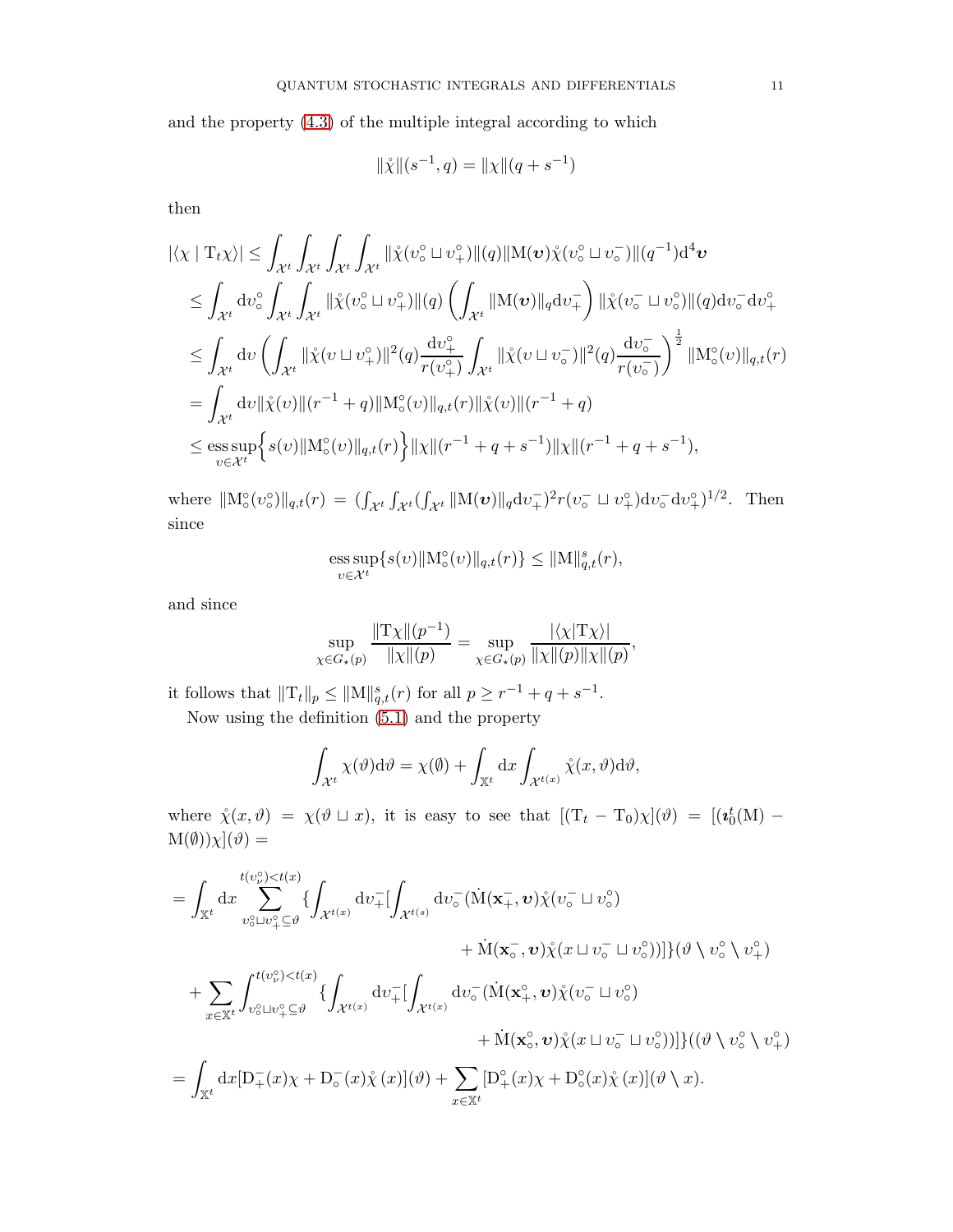Consequently,  $T_t - T_0 = \sum \Lambda^{\nu}_{\mu}(\mathcal{D}^{\mu}_{\nu}, \mathbb{X}^t)$ , where  $\Lambda^{\mu}_{\nu}(\mathcal{D}, \triangle)$  are defined in [\(3.3\)](#page-4-1) as operator-valued measures on X of operator-functions

$$
[D_{+}^{\mu}(x)\chi](\vartheta) = \sum_{\substack{v_{\circ}^{\circ}\sqcup v_{+}^{\circ}\subseteq\vartheta\\v_{\circ}^{\circ}\sqcup v_{+}^{\circ}\subseteq\vartheta}}^{t(v_{\nu}^{\circ})  

$$
[D_{\circ}^{\mu}(x)\dot{\chi}(x)](\vartheta) = \sum_{v_{\circ}^{\circ}\sqcup v_{+}^{\circ}\subseteq\vartheta}^{t(v_{\nu}^{\circ})
$$
$$

acting on  $\chi \in G_+$  and  $\chi(v) \in \mathfrak{k}_v^{\otimes} \otimes G_+$ , where  $\vartheta_-^{\circ} = \vartheta \cap \overline{(v_0^{\circ} \sqcup v_+^{\circ})} = \vartheta \setminus v_0^{\circ} \setminus v_+^{\circ}$ . This can be written in terms of [\(5.1\)](#page-7-0) as

$$
D^{\mu}_{\nu}(x) = \mathbf{z}_0^t(\dot{M}(\mathbf{x}^{\mu}_{\nu})).
$$

Because of the inequality  $||T_t||_p \le ||M||_{q,t}^s(r)$  for all  $p \ge r^{-1} + q + s^{-1}$  we obtain  $||D_{+}^{-}||_{p,t}^{(1)} \leq ||M||_{q,t}^{s}(r),$  since  $||D_{+}^{-}(x)||_{p} \leq ||\dot{M}(\mathbf{x}_{+}^{-})||_{q,t(x)}^{s}(r)$ :

$$
\int_{\mathbb{X}^t} ||\mathbf{D}_+^-(x)||_p \, dx \le \int_{\mathbb{X}^t} ||\dot{\mathbf{M}}(\mathbf{x}_+^-)||_{q,t(x)}^s(r) \, dx = \int_{\mathbb{X}^t} dx \int_{\mathcal{X}^{t(x)}} ||\mathbf{M}_+^-(x \sqcup v)||_{q,t(x)}^s(r) \, dv
$$
\n
$$
= \int_{\mathcal{X}^t} ||\mathbf{M}_+^-(v)||_{q,t}^s(r) \, dv - ||\mathbf{M}_+^-(\emptyset)||_{q,t}^s(r)
$$
\n
$$
= ||\mathbf{M}||_{q,t}^s(r) - ||\mathbf{M}_+^-(\emptyset)||_{q,t}^s(r).
$$

For the estimate of  $D_+^{\circ}$  we shall require the use of the norm

$$
\|\mathbf{M}^{\circ}_{+}\|_{q,t}^s(r) := \left(\int_{\mathcal{X}^t} \left(\|\mathbf{M}^{\circ}_{+}(\upsilon^{\circ}_{+})\|_{q,t}^s(r)\right)^2 r^{\otimes}(\upsilon^{\circ}_{+}) d\upsilon^{\circ}_{+}\right)^{1/2},
$$

where

$$
\|\mathbf{M}^{\circ}_{+}(\upsilon^{\circ}_{+})\|^{s}_{q,t}(r):=\left(\int_{\mathcal{X}^{t}}\left(\int_{\mathcal{X}^{t}}\mathop{\mathrm{ess~sup}}\limits_{\upsilon_{\circ}^{o}\in\mathcal{X}^{t}}s(\upsilon^{\circ}_{\circ})\|\mathbf{M}(\boldsymbol{v})\|_{q}\mathrm{d}\upsilon_{+}^{-}\right)^{2}r^{\otimes}(\upsilon_{\circ}^{-})\mathrm{d}\upsilon_{\circ}^{-}\right)^{1/2};
$$

in particular,  $||M_+^{\circ}||_{q,t}^s(r) \le ||M||_{q,t}^s(r)$ . So we have

$$
\|D_{+}^{\circ}\|_{p,t}^{(2)}(r)^{2} \leq \int_{\mathbb{X}^{t}} (\|\dot{M}_{+}^{\circ}(\mathbf{x}_{+}^{\circ})\|_{q,t(x)}^{s}(r))^{2} r(x) dx
$$
  
= 
$$
\|M_{+}^{\circ}\|_{q,t}^{s}(r)^{2} - \|M_{+}^{\circ}(\emptyset)\|_{q,t}^{s}(r)^{2} \leq \|M\|_{q,t}^{s}(r)^{2}.
$$

In a similar manner we obtain the estimate for  $\mathrm{D}_\circ^- ,$ 

$$
\|D_{\circ}^{-}\|_{p,t}^{(2)}(r)^{2} \leq \int_{\mathbb{X}^{t}} (\|\dot{M}_{\circ}^{-}(\mathbf{x}_{\circ}^{-})\|_{q,t(x)}^{s}(r))^{2} r(x) dx
$$
  
=\|M\_{\circ}^{-}\|\_{q,t}^{s}(r)^{2} - \|M\_{\circ}^{-}(\emptyset)\|\_{q,t}^{s}(r)^{2} \leq \|M\|\_{q,t}^{s}(r)^{2}.

Finally, from  $||D_0^{\circ}(x)||_p \le ||\dot{M}(\mathbf{x}_0^{\circ})||_{q,t(x)}^s(r)$  we similarly obtain

$$
\|\mathcal{D}_{\circ}^{\circ}\|_{p,t}^{(\infty)}(s) \le \underset{x \in \mathbb{X}^t}{\text{ess sup }} \{s(x)\|\dot{\mathcal{M}}(\mathbf{x}_{\circ}^{\circ})\|_{q,t(x)}^s(r)\} \le \|\mathcal{M}\|_{q,t}^s(r)
$$

if  $p \ge r^{-1} + q + s^{-1}$ , which concludes the proof. □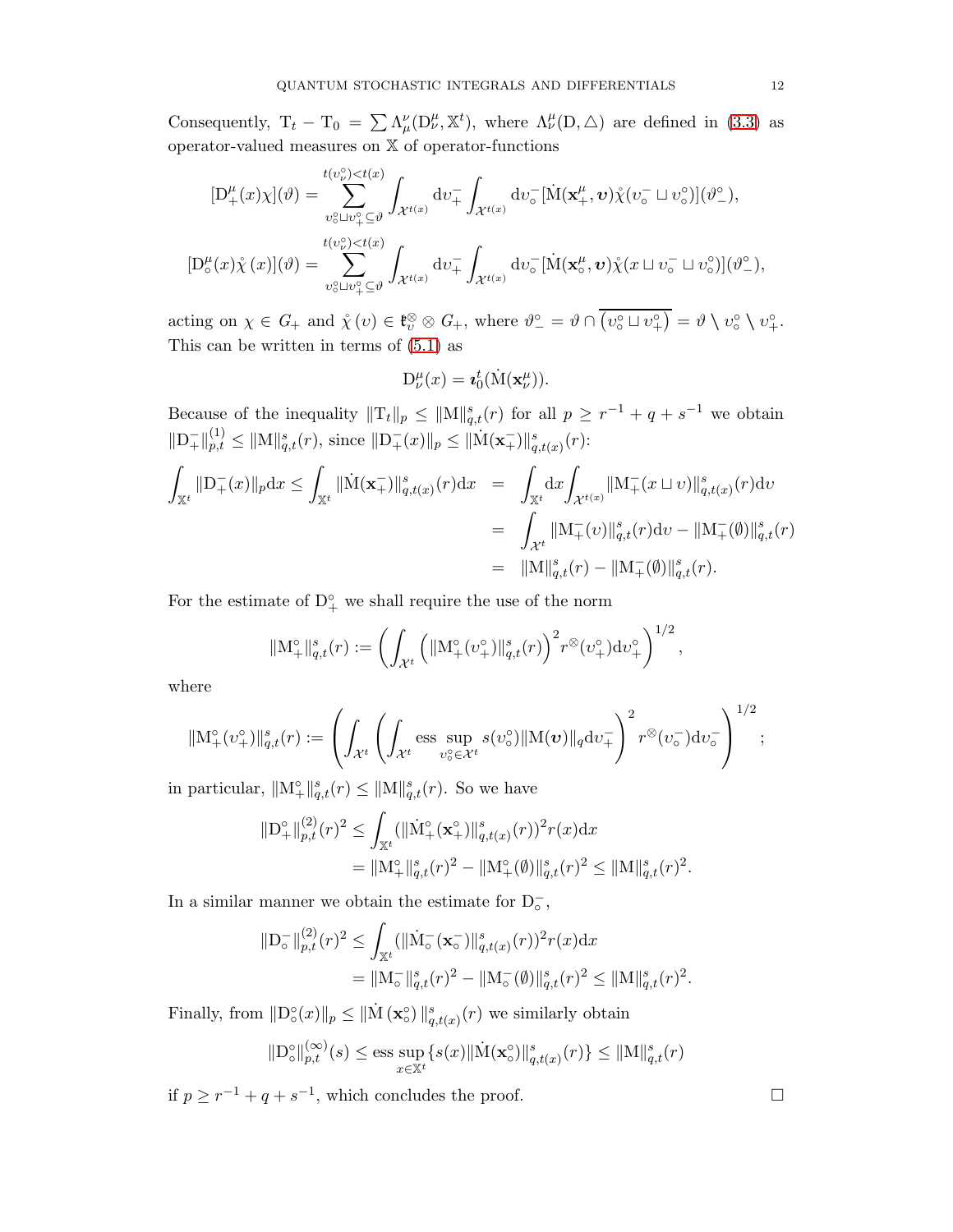Since  $T_t = \mathbf{i}_0^t(M)$  the theorem obviously states that  $\|\mathbf{i}_0^t(M)\|_p \leq \|M\|_{q,t}^s(r)$  for all  $p \geq \frac{1}{r} + q + \frac{1}{s}$  $\frac{1}{s}$ , and in particular for the case when  $M(\boldsymbol{v}) = 0$  if  $\sum |v^{\mu}_{\nu}| \neq 1$ , and  $M(x) = D(x)$ . Then the result of the theorem becomes

$$
\|\boldsymbol{i}_0^t(\mathbf{D})\|_p \leq \|\mathrm{D}\|_{q,t}^s(r)
$$

and now we shall begin to evaluate the quantum stochastic norm [\(5.2\)](#page-8-1) explicitly for the single integrand  $D(\mathbf{x})$ .

$$
\|\mathbf{D}\|_{q,t}^s(r) = \|\mathbf{D}_+^-\|_{q,t}^{(1)} + \|\mathbf{D}_+^-(\emptyset)\|_{q,t}^s(r)
$$

one may now proceed in a similar manner to find that

$$
\|\mathcal{D}_{+}^{-}(\emptyset)\|_{q,t}^{s}(r) = \|\mathcal{D}_{\circ}^{-}\|_{q,t}^{(2)}(r) + \|\mathcal{D}_{+}^{\circ}\|_{q,t}^{(2)}(r) + \|\mathcal{D}_{\circ}^{\circ}\|_{q,t}^{(\infty)}(s),
$$

and thus we have recovered that inequality stated at the beginning of this section.

# 6. Adapted and Q-Adapted QS Integrals

The quantum-stochastic integral  $(5.1)$  constructed in  $[7]$ , as well as its single variations [\(3.2\)](#page-4-0) introduced in [\[6\]](#page-16-6), are defined explicitly and do not require that the functions M and D under the integral be adapted. By virtue of the continuity we have proved above, they can be approximated in the inductive convergence by the sequence of integral sums  $\bm{\imath}_0^t(\mathrm{M}_n),$   $\bm{\imath}_0^t(\mathbf{D}_n)$  corresponding to step measurable operator functions  $M_n$  and  $D_n$  if the latter converge inductively to M and D in the poly-norm [\(5.2\)](#page-8-1). In fact, if there exist functions r, s with  $r^{-1}$ ,  $s^{-1} \in \mathfrak{p}_0$  and  $q \in \mathfrak{p}_1$ such that  $||M_n - M||_{q,t}^s(r) \to 0$ , then there also exists a function  $p \in \mathfrak{p}_1$  such that  $||\mathbf{z}_0^t(\mathbf{M}_n - \mathbf{M})||_p \to 0$ , and we have  $p \geq r^{-1} + q + s^{-1}$  by the inequality [\(5.4\)](#page-9-0), which implies the inductive convergence  $\mathbf{z}_0^t(M_n) \to \mathbf{z}_0^t(M)$  as a result of the linearity of  $\mathbf{z}_0^t$ .

Let  $Q: x \mapsto \mathfrak{L}(\mathfrak{k}_x)$  be a measurable adjointable operator-valued function with q-contractive values  $\|Q(x)\| \leq q(x)$  with respect to a positive function  $q \in \mathfrak{p}$ . We shall say that the integrand  $\mathbf{D}(x)$  is Q-adapted if it has the product form

(6.1) 
$$
D_{\nu}^{\mu}(x) = D_{\nu}^{\mu}(x)^{t(x)} \otimes Q_{t(x)}^{\otimes}
$$

with respect to the Fock split  $\mathcal{G}_* = \mathcal{G}_*^{t(x)} \otimes \mathcal{F}_{*|t(x)}$  corresponding to  $\mathbb{X} = \mathbb{X}^{t(x)}$  $\mathbb{X}_{[t(x)]}$ , where  $D^{\mu}_{\nu}(x)^{t(x)} \equiv K^{\mu}_{\nu}(x)$  is the restricted action  $G^{t(x)}_{+} \to G^{t(x)}_{-}$  of  $D^{\mu}_{\nu}(x)$ corresponding to the projections  $P_{t(x)}D^{\mu}_{\nu}(x)P_{t(x)}$  where the projection  $P_t$  is given on  $\mathcal{G}_*$  by

$$
[P_t \chi](\vartheta) = \chi(\vartheta^t) \delta_{\varnothing}(\varkappa), \quad P_0 \equiv P_{\varnothing}
$$

where  $\varkappa = \vartheta \setminus \vartheta^t$ , and  $\delta_{\varnothing}(\vartheta) = 1$  if  $\vartheta$  is empty, and is otherwise zero. We can now write the Q-adapted QS integrals as a more explicit form of the general QS integrals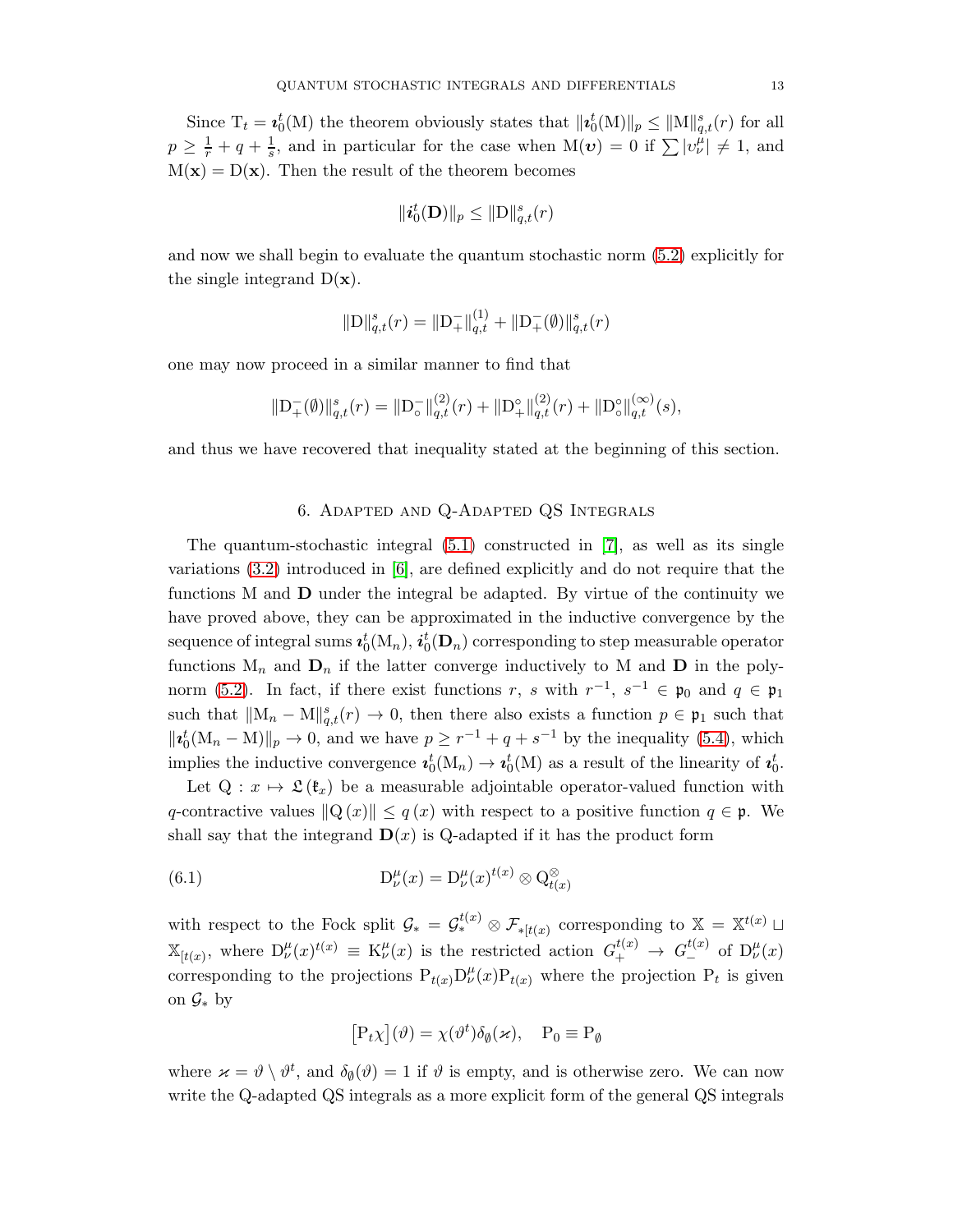[\(3.3\)](#page-4-1)

$$
[\Lambda_{-}^{+}(\mathbf{D}_{+}^{-}, \triangle)\chi](\vartheta) = \int_{\Delta} [\mathbf{K}_{+}^{-}(x) \otimes \mathbf{Q}^{\otimes}(\varkappa)\hat{\chi}(\varkappa)](\vartheta^{t(x)})dx, \qquad x \notin \vartheta
$$

$$
[\Lambda_{\circ}^{+}(\mathbf{D}_{+}^{\circ}, \triangle)\chi](\vartheta) = \sum_{x \in \triangle \cap \vartheta} [\mathbf{K}_{+}^{\circ}(x) \otimes \mathbf{Q}^{\otimes}(\varkappa)\hat{\chi}(\varkappa)](\vartheta^{t(x)}),
$$

$$
[\Lambda_{-}^{\circ}(\mathbf{D}_{\circ}^{-}, \triangle)\chi](\vartheta) = \int_{\triangle} [\mathbf{K}_{\circ}^{-}(x) \otimes \mathbf{Q}^{\otimes}(\varkappa)\hat{\chi}(x \sqcup \varkappa)](\vartheta^{t(x)})dx, \quad x \notin \vartheta
$$

$$
[\Lambda_{\circ}^{\circ}(\mathbf{D}_{\circ}^{\circ}, \triangle)\chi](\vartheta) = \sum_{x \in \triangle \cap \vartheta} [\mathbf{K}_{\circ}^{\circ}(x) \otimes \mathbf{Q}^{\otimes}(\varkappa)\hat{\chi}(x \sqcup \varkappa)](\vartheta^{t(x)}).
$$

Here  $Q^{\otimes}(\varkappa) = \otimes_{x \in \varkappa} Q(x)$  for any  $\varkappa = \vartheta_{t(x)} \in \mathcal{X}_{t(x)}$  and  $\mathring{\chi}(\varkappa, \vartheta^t) = \chi(\vartheta^t \sqcup \varkappa)$ .

In the next proposition we look at the some of the properties of a special class of Q-adapted integrals. In particular, we consider the g-commutator of the creation and annihilation integrals  $\Lambda(\mathbf{D}_+^{\circ})$  and  $\Lambda(\mathbf{D}_\circ^-)$ , given by

<span id="page-13-0"></span>(6.3) 
$$
\left[\Lambda(\mathbf{D}_{\circ}^{-}),\Lambda(\mathbf{D}_{+}^{\circ})\right]_{g} := \Lambda(\mathbf{D}_{\circ}^{-})\Lambda(\mathbf{D}_{+}^{\circ}) - g\left(\Lambda(\mathbf{D}_{+}^{\circ})\Lambda(\mathbf{D}_{\circ}^{-})\right),
$$

where g is considered to be an element of  $L^{\infty}(\mathbb{X} \times \mathbb{X})$  in the sense that its action on  $\Lambda(\mathbf{D}_+^{\circ})\Lambda(\mathbf{D}_\circ^-)$  is defined as

(6.4) 
$$
g(\Lambda(\mathbf{D}_{+}^{\circ})\Lambda(\mathbf{D}_{\circ}^{-})) = \iint \Lambda_{\circ}^{+}(dz)D_{+}^{\circ}(z)g(z,x)D_{\circ}^{-}(x)\Lambda_{-}^{\circ}(dx),
$$

with respect to the identifications

$$
\Lambda(\mathbf{D}^{\circ}_{+}(z),dz) = \Lambda^+_{\circ}(dz)\mathbf{D}^{\circ}_{+}(z), \quad \Lambda(\mathbf{D}^-_{\circ}(x),dx) = \mathbf{D}^-_{\circ}(x)\Lambda^{\circ}_{-}(dx),
$$

 $x, z \in \mathbb{X}$ .

**Proposition 1.** Let  $\Lambda(\mathbf{D}_{\circ}^{-})$  and  $\Lambda(\mathbf{D}_{+}^{\circ})$  be Q-adapted quantum stochastic integrals of the form

$$
[\Lambda(\mathbf{D}_{\circ}^{-}, \mathbb{X}^{t})\chi](\vartheta) = \int_{\mathbb{X}^{t}} K_{\circ}^{-}(x, \vartheta^{t(x)}) \otimes Q^{* \otimes}(\vartheta_{t(x)})\chi(\vartheta \sqcup x) dx,
$$
  

$$
[\Lambda(\mathbf{D}_{+}^{\circ}, \mathbb{X}^{t})\chi](\vartheta) = \sum_{z \in \vartheta^{t}} K_{+}^{\circ}(z, \vartheta^{t(z)}) \otimes Q^{\otimes}(\vartheta_{t(z)})\chi(\vartheta \setminus z),
$$

such that  $K_o^-(x)$  and  $K^o_+(x)$  are diagonal on  $\mathcal{X}^{t(x)}$  in the sense that  $K^o_+(x)\chi](\vartheta^{t(x)}) =$  $K^{\circ}_{+}(x, \vartheta^{t(x)}) \chi(\vartheta^{t(x)})$  and  $\left[K^{\circ}_{\circ}(x)\dot{\chi}(x)\right](\vartheta^{t(x)}) = K^{\circ}_{\circ}(x, \vartheta^{t(x)})\chi(x \sqcup \vartheta^{t(x)})$ , where Q is q-contractive normal operator  $[Q, Q^*]=0$ . Further, suppose that the operator  $K_{\circ}^-(x)$ commutes with  $K^{\circ}_{+}(z)$  in  $\mathcal{G}_{*}$  such that  $[K_{\circ}^{-}(x), K^{\circ}_{+}(z)] = 0$  for all  $x \neq z \in \mathbb{X}^{t}$ , and that  $[K_{\circ}^-(x), Q^{\otimes}] = 0 = [K^{\circ}_{+}(x), Q^{\otimes}]$  in  $\mathcal{G}_{*}$ , then the g-commutator [\(6.3\)](#page-13-0) satisfies the equation

(6.5) 
$$
\left[\Lambda(\mathbf{D}_{\circ}^{-}, \mathbb{X}^{t}), \Lambda(\mathbf{D}_{+}^{\circ}, \mathbb{X}^{t})\right]_{g} = \int_{\mathbb{X}^{t}} \mathrm{K}_{\circ}^{-}(x) \mathrm{K}_{+}^{\circ}(x) \mathrm{d}x \otimes (\mathrm{Q}^{*}\mathrm{Q})^{\otimes}
$$

 $in \mathcal{G}_{*}^{t} \otimes \mathcal{F}_{*t}$  if we have  $K_{\circ}^{-}(x, \vartheta^{t(x)})Q(x) = g(z, x)K_{\circ}^{-}(x, \vartheta^{t(x)} \setminus z) \otimes I_{z}$  for all  $z \in \vartheta^{t(x)}$ , and  $Q^*(z)K^{\circ}_{+}(z, \vartheta^{t(z)} \sqcup x) = I_x \otimes K^{\circ}_{+}(z, \vartheta^{t(z)})g(z, x)$  for all  $x < z$  with  $x \notin \vartheta^{t(z)}$ .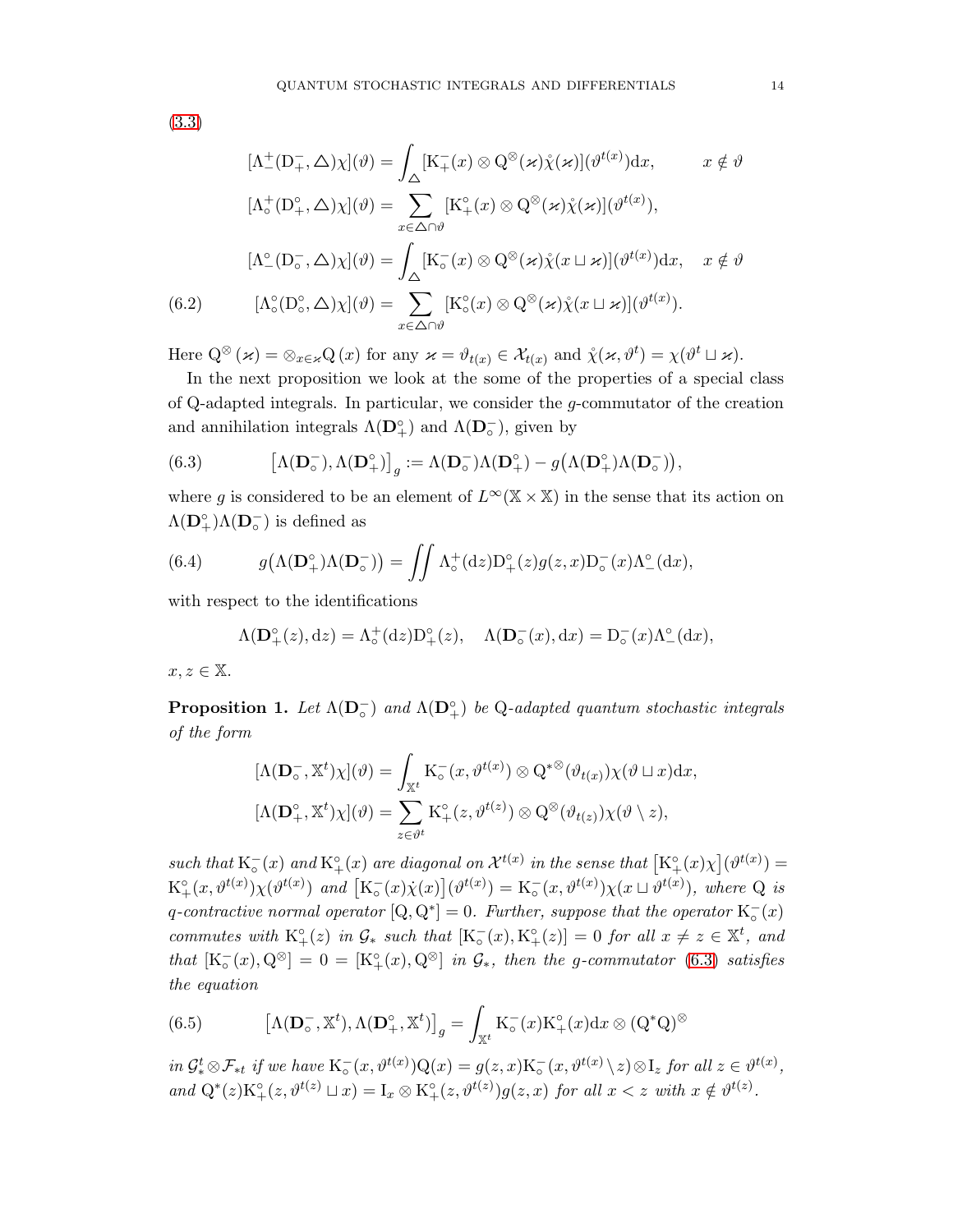Proof. First we calculate

$$
\begin{split}\n&\left[\Lambda(\mathbf{D}_{\circ}^{-},\mathbb{X}^{t})\Lambda(\mathbf{D}_{+}^{\circ},\mathbb{X}^{t})\chi\right](\vartheta)-\left[\int_{\mathbb{X}^{t}}\mathrm{K}_{\circ}^{-}(x)\mathrm{K}_{+}^{\circ}(x)\mathrm{d}x\otimes(\mathrm{Q}^{*}\mathrm{Q})^{\otimes}\chi\right](\vartheta)= \\
&=\int_{\mathbb{X}^{t}}\sum_{z\in\vartheta^{t(x)}}\mathrm{K}_{\circ}^{-}(x,\vartheta^{t(x)})\mathrm{K}_{+}^{\circ}(z,\vartheta^{t(z)})\mathrm{Q}^{\otimes}(\vartheta^{t(x)}_{t(z)}\sqcup x)(\mathrm{Q}^{*}\mathrm{Q})^{\otimes}(\vartheta_{t(x)})\chi(x\sqcup\vartheta\setminus z)\mathrm{d}x \\
&+\sum_{z\in\vartheta}\int_{\mathbb{X}^{t(z)}}\mathrm{K}_{\circ}^{-}(x,\vartheta^{t(x)})\mathrm{Q}^{*^{\otimes}}(\vartheta^{t(z)}_{t(x)}\sqcup z)\mathrm{K}_{+}^{\circ}(z,\vartheta^{t(z)}\sqcup x)(\mathrm{Q}^{*}\mathrm{Q})^{\otimes}(\vartheta_{t(z)})\chi(x\sqcup\vartheta\setminus z)\mathrm{d}x,\n\end{split}
$$

where  $\vartheta_s^t = \vartheta \cap \mathbb{X}_s^t$ , and then we calculate  $g[\Lambda(\mathbf{D}_+^{\circ}, \mathbb{X}^t)\Lambda(\mathbf{D}_\circ^{\circ}, \mathbb{X}^t)\chi](\vartheta) =$ 

$$
= \int_{\mathbb{X}^t} \sum_{z \in \vartheta^{t(x)}} g(z, x) \mathcal{K}^{\circ}_{+}(z, \vartheta^{t(z)}) \mathcal{Q}^{\otimes}(\vartheta^{t(x)}_{t(z)}) \mathcal{K}^{-}_{\circ}(x, \vartheta^{t(x)} \setminus z) (\mathcal{Q}^* \mathcal{Q})^{\otimes}(\vartheta_{t(x)}) \chi(x \sqcup \vartheta \setminus z) dx + \sum_{z \in \vartheta} \int_{\mathbb{X}^{t(z)}} g(z, x) \mathcal{K}^{\circ}_{+}(z, \vartheta^{t(z)}) \mathcal{K}^{-}_{\circ}(x, \vartheta^{t(x)}) \mathcal{Q}^{* \otimes}(\vartheta^{t(z)}_{t(x)}) (\mathcal{Q}^* \mathcal{Q})^{\otimes}(\vartheta_{t(z)}) \chi(x \sqcup \vartheta \setminus z) dx,
$$

thus when equating the integrands for these two formula, using the commutativity of the factors, we find that for  $z \in \vartheta^{t(x)}$ 

$$
K_{\circ}^-(x, \vartheta^{t(x)})Q(x) = g(z, x)K_{\circ}^-(x, \vartheta^{t(x)} \setminus z)
$$

and for  $x < z$  we find

$$
Q^{*}(z)K_{+}^{\circ}(z, \vartheta^{t(z)} \sqcup x) = K_{+}^{\circ}(z, \vartheta^{t(z)})g(z, x).
$$

Notice that when  $g(z, x)$  is separable we have  $g(z, x)I_x = h(z)Q(x)$  for  $z < x$ , and  $g(z, x)I_z = Q^*(z)f(x)$  when  $z > x$ , and also note that if  $h = f^*$  then g is self-adjoint,  $g^*(x, z) = g(z, x)$ , having the form

(6.6) 
$$
g(z,x) = h^{*}(z)q(x)1_{t(x)}(z) + q^{*}(z)h(x)1_{t(z)}(x), \quad z \neq x
$$

where  $1_{t(x)}(z) = 1$  if  $z < x$  otherwise 0. Further, from this separability of g it follows that  $K_{\circ}^-(x,v) = k_{\circ}^-(x) \otimes h^{\otimes}(v)I_v$  for all  $v \in \mathcal{X}^{t(x)}$ , and that  $K_{+}^{\circ}(z,v) =$  $k_+^{\circ}(z) \otimes f^{\otimes}(v)I_v$  for all  $v \in \mathcal{X}^{t(z)}$ . Consider for example the case when  $g(z,x) =$  $exp\{ip(x-z)\}\text{, where } p:\mathbb{X}\to\mathbb{R} \text{ is linear functional } p(x-z)=p(x)-p(z).$ 

**Corollary 1.** Suppose that  $g(x, z)$ ,  $x \neq z$ , is a constant R-valued function of the form

$$
g(z,x) = 1(z)q(x)1_{t(x)}(z) + q(z)1(x)1_{t(z)}(x), \quad q(x) = q \in \mathbb{R} \,\forall \, x
$$

where  $1_t(x) = 1$  if  $t(x) < t$  and otherwise zero, then we define the q-commutator

(6.7) 
$$
\left[\Lambda(\mathbf{D}_{\circ}^{-}),\Lambda(\mathbf{D}_{+}^{\circ})\right]_{q} = \Lambda(\mathbf{D}_{\circ}^{-})\Lambda(\mathbf{D}_{+}^{\circ}) - q\Lambda(\mathbf{D}_{+}^{\circ})\Lambda(\mathbf{D}_{\circ}^{-}),
$$

and we recover the commutation relations of the Bosonic and Fermionic quantum fields under the above conditions with  $Q(x) = qI$  when we respectively set  $q = +1$ and  $q = -1$ , such that

$$
[\Lambda(\mathbf{D}_\circ^-,\mathbb{X}^t),\Lambda(\mathbf{D}^\circ_+,\mathbb{X}^t)]_{\pm 1} = \int_{\mathbb{X}^t} \mathrm{K}^-_\circ(x) \mathrm{K}^\circ_+(x) dx \otimes \mathrm{I}^\otimes
$$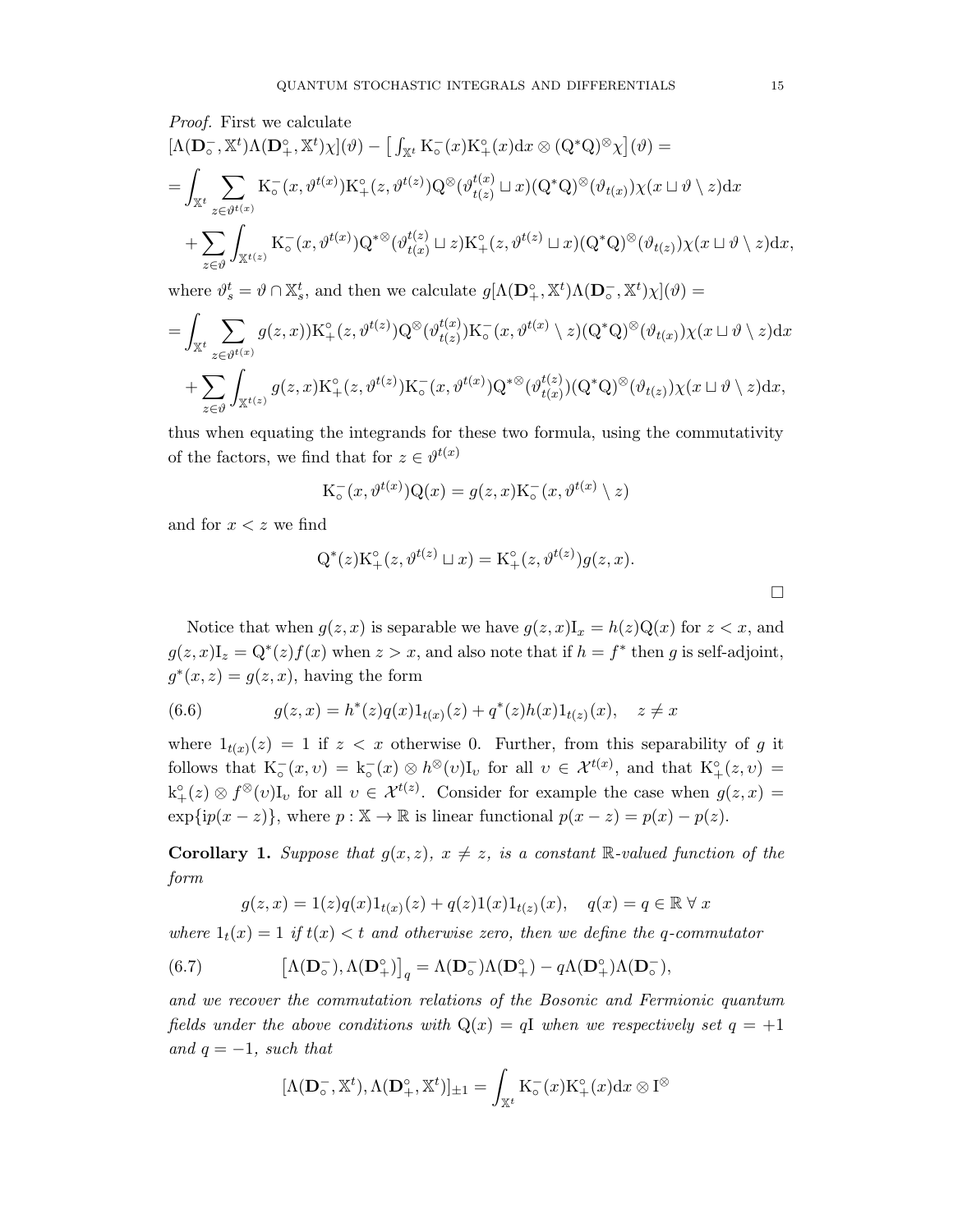and thus we have the representations of the Bosonic and Fermionic quantum fields in the Guichardet-Fock space as  $\pm 1$ -adapted QS integrals.

Further, the trivial commutator of the monotonic quantum field is obtained when  $Q = 0$ , corresponding also to  $q = 0$ , such that

$$
[\Lambda(\mathbf{D}_\circ^-,\mathbb{X}^t),\Lambda(\mathbf{D}^\circ_+,\mathbb{X}^t)]_0 = \int_{\mathbb{X}^t} \mathrm{K}^-_\circ(x) \mathrm{K}^\circ_+(x) dx \otimes \mathrm{O}^\otimes
$$

where we have made use of the identification  $D_{\nu}^{\mu}(\emptyset) = 0$ . Such O-adapted monotonic calculus, also called the vacuum adapted calculus as  $O^{\otimes} = P_{\emptyset}$ , was also studied by Belton in [\[9\]](#page-16-8).

Obviously the QS integral  $X(t) = i_0^t(D)$  of any Q-adapted integrand  $D(x)$  is an operator-valued Q-adapted process in the sense that  $X(t) = X^t \otimes Q_t^{\otimes}$ . The approximation of this integral in the class of adapted step functions, leads by continuity to the usual definition of the quantum-stochastic integral  $\boldsymbol{i}_{0}^{t}(\mathbf{D})$  which was given by Hudson and Parthasarathy corresponding to the I-adapted case with  $\mathbb{X} = \mathbb{R}_+$  such that  $x \equiv t(x)$ . That is the weak limit of integral sums

$$
\boldsymbol{i}_{0}^{t}(\mathbf{D}_{n})=\int_{0}^{t} \Lambda(\mathbf{D}_{n}, \mathrm{d}x) = \sum_{j=1}^{n} \mathrm{D}_{\nu}^{\mu}(x_{j}) \mathrm{A}_{\mu}^{\nu}(\triangle_{j}),
$$

where  $\mathbf{D}(x_j) = \mathbf{D}_n(x)$  for  $x \in [x_j, x_{j+1})$  is an adapted approximation corresponding to the decomposition  $\mathbb{R}_+ = \sum_{j=1}^n \Delta_i$  into the intervals  $\Delta_j = [x_j, x_{j+1})$  given by the chain  $x_0 = 0 < x_1 < \cdots < x_n < x_{n+1} = \infty$ , and  $D^{\mu}_{\nu}(x) A^{\nu}_{\mu}(\triangle)$  is the sum of the operators [\(3.3\)](#page-4-1) with functions  $D_{\nu}^{\mu}(x)$  constant on  $\Delta$  which can therefore be pulled out in front of the integrals  $\Lambda^{\nu}_{\mu}$  such that  $A^{\nu}_{\mu}(\Delta) = \int_{\Delta} \Lambda^{\nu}_{\mu}(\mathrm{d}x)$ .

In particular, for  $D_+^- = 0 = D_0^{\circ}$  and  $D_0^- = k \otimes \hat{1} = D_+^{\circ}$ , where  $\hat{1} = I^{\otimes}$  is the unit operator in  $\mathcal{F}_*$  and  $k(x)$  is a scalar locally square integrable function corresponding to the case  $\mathfrak{k}_x = \mathbb{C} = \mathfrak{h}$ , we obtain the Itô definition of the Wiener integral

$$
\dot{I}_0^t(k) = \int_0^t k(x)w(\mathrm{d}x), \quad \int_0^t k(x)\widehat{w}(\mathrm{d}x) = \dot{i}_0^t(\mathbf{D})
$$

with respect to the stochastic measure  $w(\triangle)$ ,  $\triangle \in \mathfrak{F}_{\mathbb{X}}$  on  $\mathbb{R}_+$ , represented in  $\mathcal{G}_* = \mathcal{F}_*$ by the operators  $\widehat{w}(\Delta) = A_{\circ}^{+}(\Delta) + A_{\circ}^{\circ}(\Delta)$ . We also note that the multiple integral [\(5.1\)](#page-7-0) in the trivially adapted case  $M(v) = M(v) \otimes I^{\otimes}$  defines the Fock representation of the generalized Maassen-Meyer kernels [\[10\]](#page-17-0), [\[17\]](#page-17-2) and in the case

$$
M(\boldsymbol{v}) = m(v_0^- \sqcup v_+^{\circ}) \delta_{\emptyset}(v_+^-) \delta_{\emptyset}(v_0^{\circ}), \quad \delta_{\emptyset}(v) = \begin{cases} 1, & v = \emptyset, \\ 0, & v \neq \emptyset \end{cases}
$$

it leads to the multiple stochastic integrals  $\mathbf{i}_0^t(M) = \widehat{I}_0^t(m)$ ,

$$
I_0^t(m) = \sum_{n=0}^{\infty} \int \cdots \int \limits_{0 \le t_1 < \cdots < t_n < t} m(x_1, \ldots, x_n) w(\mathrm{d}x_1) \ldots w(\mathrm{d}x_n)
$$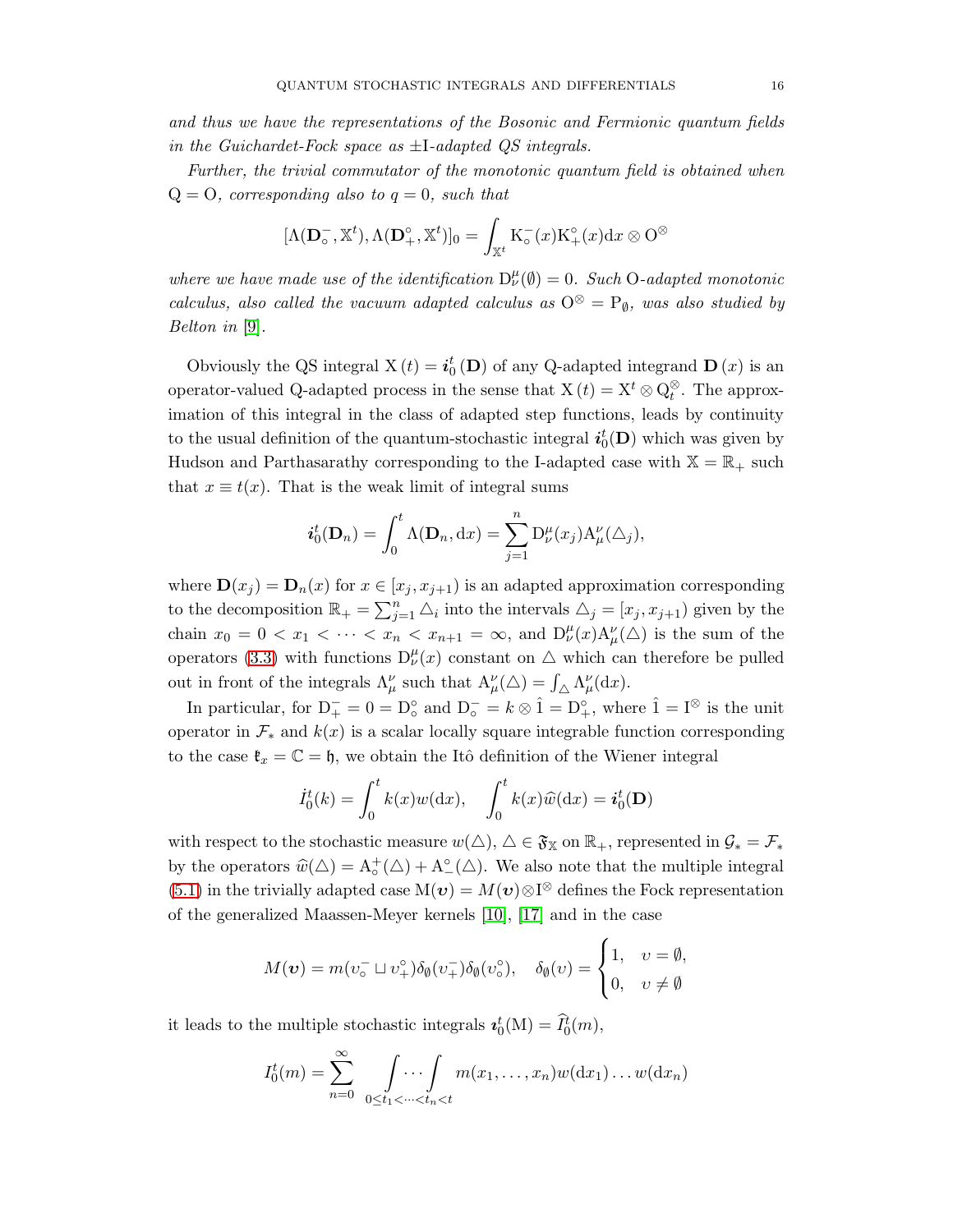of the generalized functions  $m \in \bigcup_{r^{-1} \in \mathfrak{p}_0} G_{\star}(r)$ , that is, to the Hida distributions [\[12\]](#page-17-8), [\[19\]](#page-17-9) of the Wiener measure  $w(\triangle)$  represented as  $\hat{w}(\triangle)$ . Thus, we can consider the trivially adapted QS multiple integrals  $\mathbf{u}_0^t(M \otimes I^{\otimes})$  as quantum Hida operatordistributions whose properties are described in the following corollary when  $Q = I$ .

**Corollary 2.** Suppose that  $M(v) = M(v) \otimes Q^{\otimes}$  where  $||Q^{\otimes}||_q = 1$ , i.e. the operator-function M is defined by the q-contractive ampliation of the  $\star$ -kernel M with  $||M||_t^s(r) < \infty$ , where

$$
M\begin{pmatrix}v^-_+,& v^-_\circ\\v^{\circ}_+,& v^{\circ}_\circ\end{pmatrix} : \mathfrak{k}^\otimes \left(v^-_\circ \sqcup v^{\circ}_\circ\right) \otimes \mathfrak{h} \to \mathfrak{k}^\otimes \left(v^{\circ}_\circ \sqcup v^{\circ}_+\right) \otimes \mathfrak{h},
$$

and  $||M||_t^s(r) < \infty$  for all  $t \in \mathbb{R}_+$ , and for some r, s with  $r^{-1}, s^{-1} \in \mathfrak{p}_0$ , where

$$
||M||_{t}^{s}(r) = \int_{\mathcal{X}^{t}} dv_{+}^{-} \Big( \int_{\mathcal{X}^{t}} dv_{+}^{\circ} \int_{\mathcal{X}^{t}} dv_{\circ}^{-} \text{ess} \sup_{v_{\circ}^{\circ} \in \mathcal{X}^{t}} \{s(v_{\circ}^{\circ}) || M(\boldsymbol{v}) ||\}^{2} r(v_{+}^{\circ} \sqcup v_{\circ}^{-}) \Big)^{1/2}
$$

and  $r(v) = \prod_{x \in v} r(x)$ ,  $s(v) = \prod_{x \in v} s(x)$ . Then the multiple integral [\(5.1\)](#page-7-0) defines a Q-adapted family  $T_t$ ,  $t \in \mathbb{R}_+$ , of p-bounded operators

$$
\mathrm{T}_t = \mathbf{z}_0^t(M \otimes \mathrm{Q}^{\otimes}), \quad \|\mathrm{T}_t\|_p \le \|M\|_t^s(r)
$$

for  $p \geq r^{-1} + q + s^{-1}$ , with bounded Q-adapted quantum-stochastic derivatives

$$
D^{\mu}_{\nu}(x) = \mathbf{z}_{0}^{t(x)}(\dot{M}(\mathbf{x}_{\nu}^{\mu}) \otimes Q^{\otimes}) \equiv K^{\mu}_{\nu}(x) \otimes Q^{\otimes}_{t(x)}.
$$

*Proof.* Since  $||M(v) \otimes Q^{\otimes}||_q \leq ||M(v)||$  the result immediately follows from the inequality  $||\mathbf{t}_0^t(M \otimes \mathbf{Q}^{\otimes})||_p \le ||M \otimes \mathbf{Q}^{\otimes}||_{q,t}^s(r) \le ||M||_t^s(r)$  for  $p \ge r^{-1} + q + s^{-1}$ .  $\Box$ 

### **REFERENCES**

- <span id="page-16-0"></span>[1] L. Accardi and F. Fagnola, Stochastic Integration, Vol. 1303, Lecture Notes in Mathematics, 1988.
- <span id="page-16-1"></span>[2] L. Accardi and J. Quaegebeur, The Itô Algebra of Quantum Guassian Fields, J. Funct. Anal., 1989, 85:213–263.
- <span id="page-16-7"></span>[3] V. P. Belavkin, Reconstruction Theorem for Quantum Stochastic Processes, Theoretical Mathematical Physics, 1985, 3:409–431.
- <span id="page-16-2"></span>[4] V. P. Belavkin, Non-Demolition Measurements, Non-Linear Filtering, and Dynamic Programming of Quantum Stochastic Processes, Proceedings of Bellman Continuum Workshop, 1988.
- <span id="page-16-3"></span>[5] V. P. Belavkin, Optimal Non-Linear Filtering of Quantum Signals, Proceedings of 9th Conference on Coding Theory and Information Transmission, University of Odessa, 1988, 342–345.
- <span id="page-16-6"></span>[6] V. P. Belavkin, A Quantum Stochastoc Calculus in Fock Space of Input and Output Non-Demolition Processes, Vol. 1442, Lecture Notes in Mathematics, Springer-Verlag, 1990, 99– 125.
- <span id="page-16-5"></span>[7] V. P. Belavkin, A Quantum Non-Adapted Itô Formula and Stochastic Analysis in Fock Scale, J. Funct. Anal., 1991, 102:414–447.
- <span id="page-16-4"></span>[8] V. P. Belavkin, Quantum Stochastic Calculus and Quantum Non-Linear Filtering, J. Multivariate Analysis, 1992, 42:171–201.
- <span id="page-16-8"></span>[9] A. C. R. Belton, A matrix formulation of quantum stochastic calculus, PhD thesis, University of Oxford, 1998.